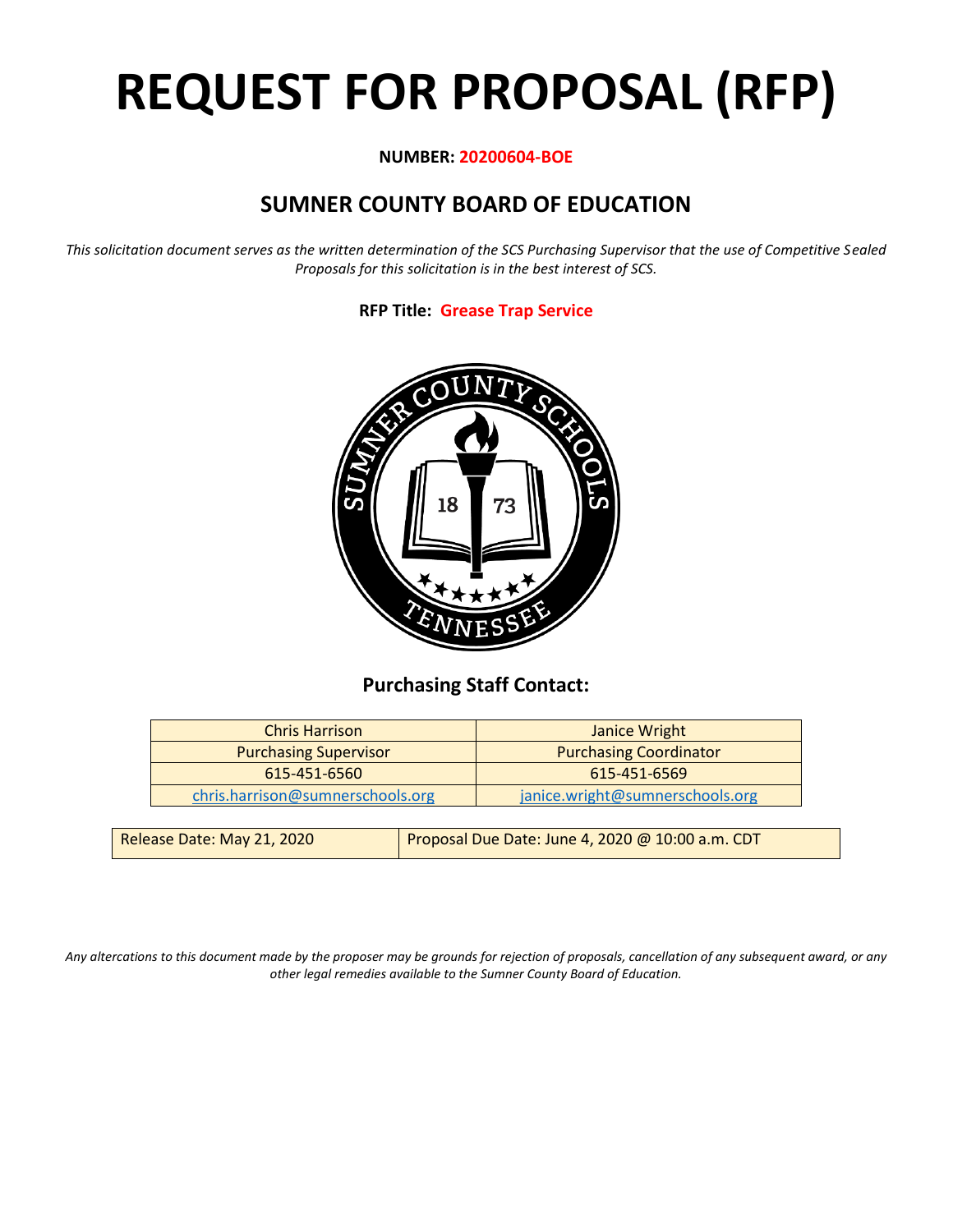## **NOTICE TO PROPOSERS**

There may be one or more amendments to this RFP. In order to receive communication for any such amendments issued specifically to this RFP, the proposer must provide a Notice of Intent to Propose to the Sumner County Board of Education (SCS) Purchasing Department. The proposer must utilize this form when submitting notice. The notice may be sent by email to: Purchasing Office, purchasing@sumnerschools.org. SCS will send amendments only to those proposers which complete and return this information by the deadline list in the RFP Schedule of Events (Section 4).

| <b>RFP Number:</b>      | 20200604-BOE Grease Trap Service |
|-------------------------|----------------------------------|
| Company Name:           |                                  |
| <b>Mailing Address:</b> |                                  |
|                         |                                  |
|                         |                                  |
| Phone Number:           |                                  |
| <b>Contact Person:</b>  |                                  |
| Email Address:          |                                  |
| Authorized Signature    |                                  |
| <b>Printed Name</b>     |                                  |
|                         |                                  |
| Date                    |                                  |

Emailed amendments will be sent in a Microsoft Word (Office for Windows) or Portable Document Format (pdf) format. Any alterations to the document made by the proposer may be grounds for rejection of proposal, cancellation of any subsequent award or any other legal remedies available to the Sumner County Board of Education.

Amendments will also be posted on the SCS website **https://sumnerschools.org/index.php/current-bids-and-rfps** and attached to the solicitation listing as a PDF or WORD file. Check the particular solicitation on the Current Bids and RFPs webpage for any posted amendments.

By completing and returning this form, the Proposer has expressed its intent to provide a proposal for **20200604-BOE Grease Trap Service**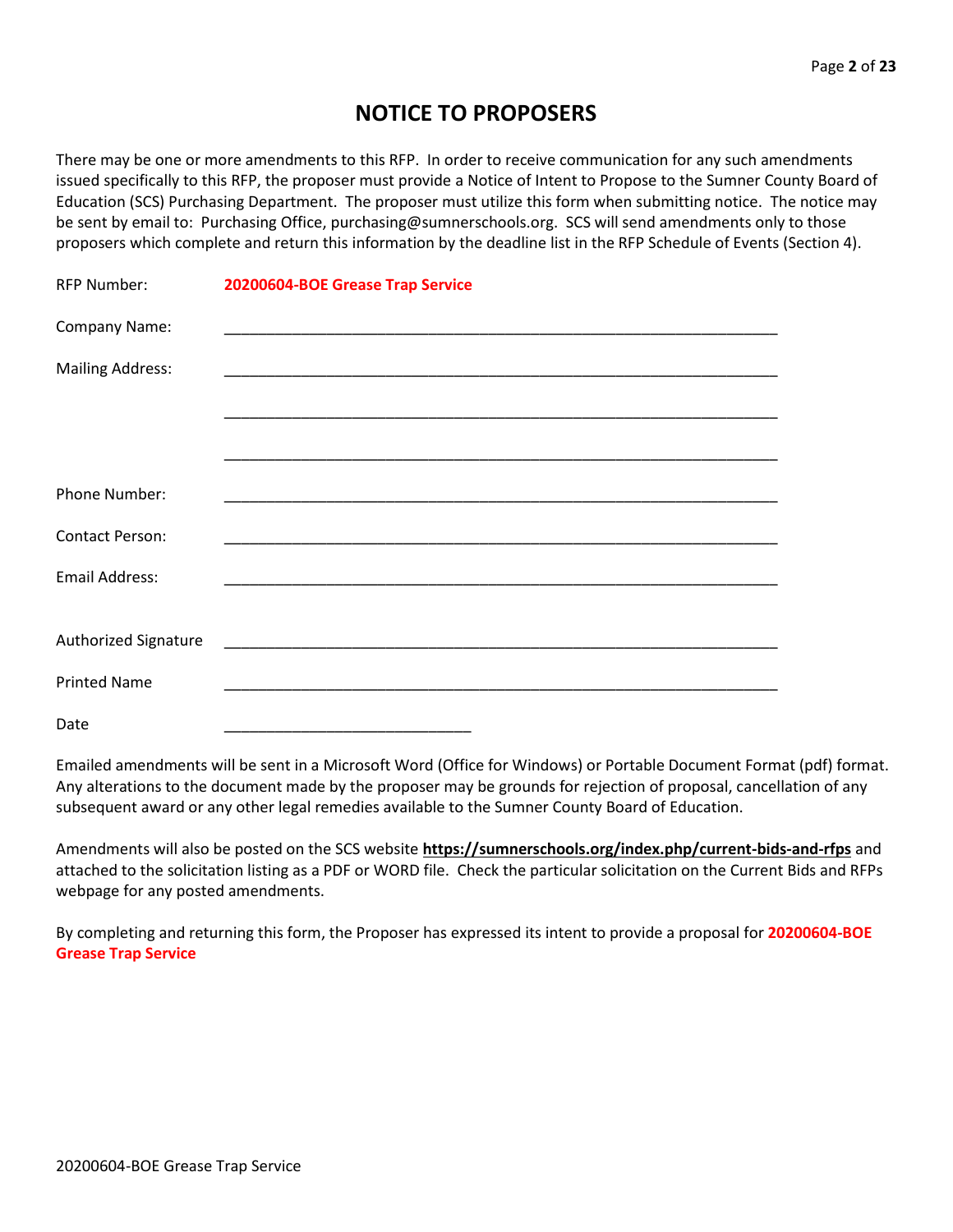## **TABLE OF CONTENTS**

- 1. Introduction/Overview
	- 1.1. Purpose
	- 1.2. Contact Information
- 2. Requirements
	- 2.1. Scope of Work/Specifications
	- 2.2. Contactor Obligations
- 3. Source Selection and Contract Award
- 4. Schedule of Events
- 5. Instructions for Proposal
	- 5.1. Required Forms
	- 5.2. New Vendors
	- 5.3. Acknowledgement of Insurance Requirements
	- 5.4. Clarification and Interpretation of RFP
	- 5.5. Proposal Package
	- 5.6. Delivery of Proposals
	- 5.7. Evaluation of Proposals
	- 5.8. Request for Clarification of Proposals
	- 5.9. Protests
- 6. Attachments
	- 6.1. Contact Information
	- 6.2. Bid Form/Certification
	- 6.3. References
	- 6.4. Certification of Non-Collusion & Debarment or Suspension
	- 6.5. Attestation Re Personnel
	- 6.6. Drug Free Workplace Affidavit
	- 6.7. IRS Form W-9
		- \**An online, fillable version can be found at https://www.irs.gov/pub/irs-pdf/fw9.pdf*
	- 6.8. Standard Terms & Conditions
	- 6.9. Vendor Checklist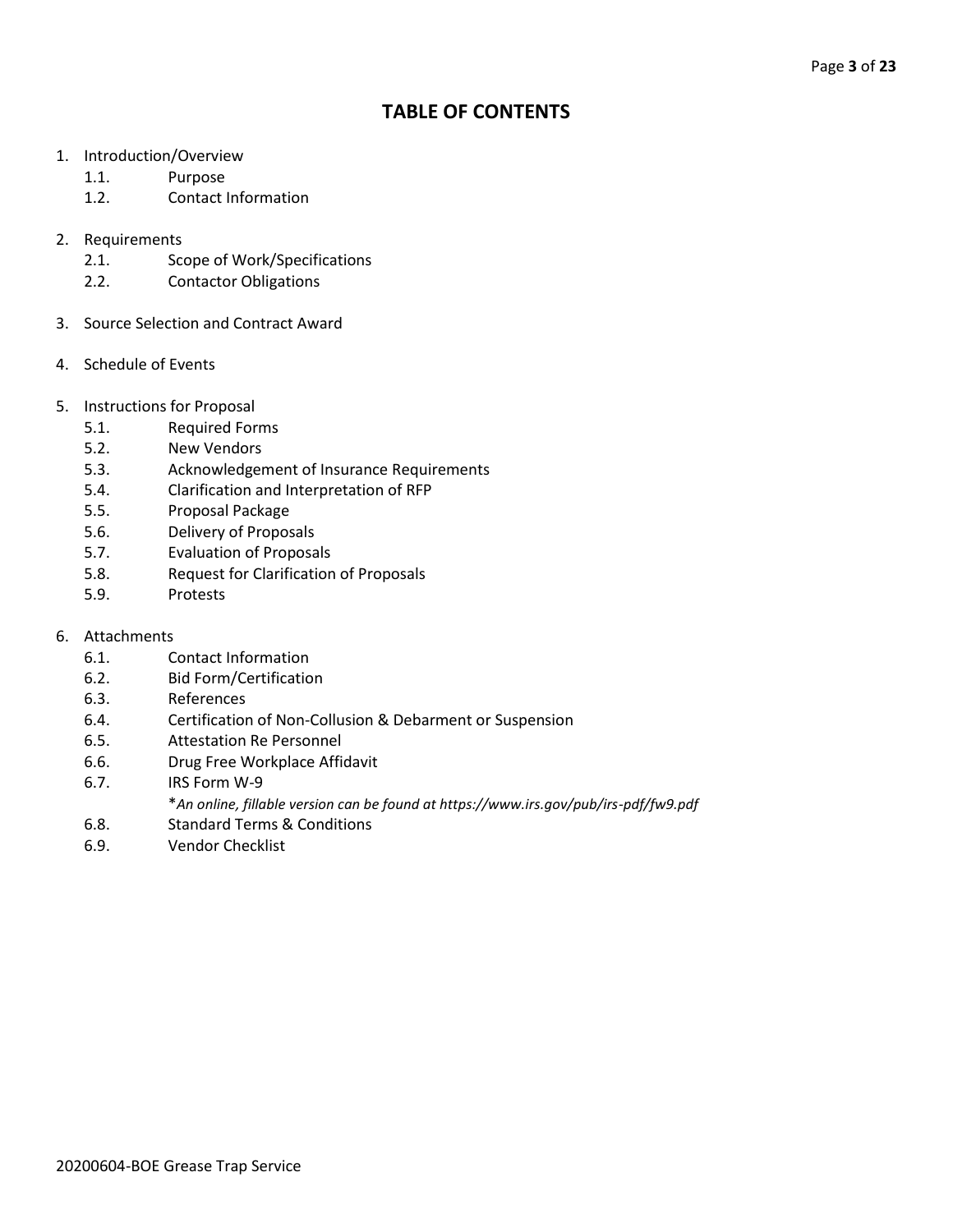#### 1. Introduction/Overview

#### 1.1. Purpose

The Sumner County Board of Education (SCS) is requesting sealed proposals for grease trap service as specified herein.

#### 1.2. Contact Information

Unauthorized contact regarding this RFP with employees or officials of SCS other than the Purchasing Supervisor named below may result in disqualification from this procurement process.

Interested parties must direct all communication regarding this RFP to the Purchasing Supervisor, who is SCSs only official point of contact for this RFP.

| <b>RFP Procedures</b>            |
|----------------------------------|
| Chris Harrison                   |
| <b>Purchasing Supervisor</b>     |
| 1500 Airport Road                |
| Gallatin, TN 37066               |
| chris.harrison@sumnerschools.org |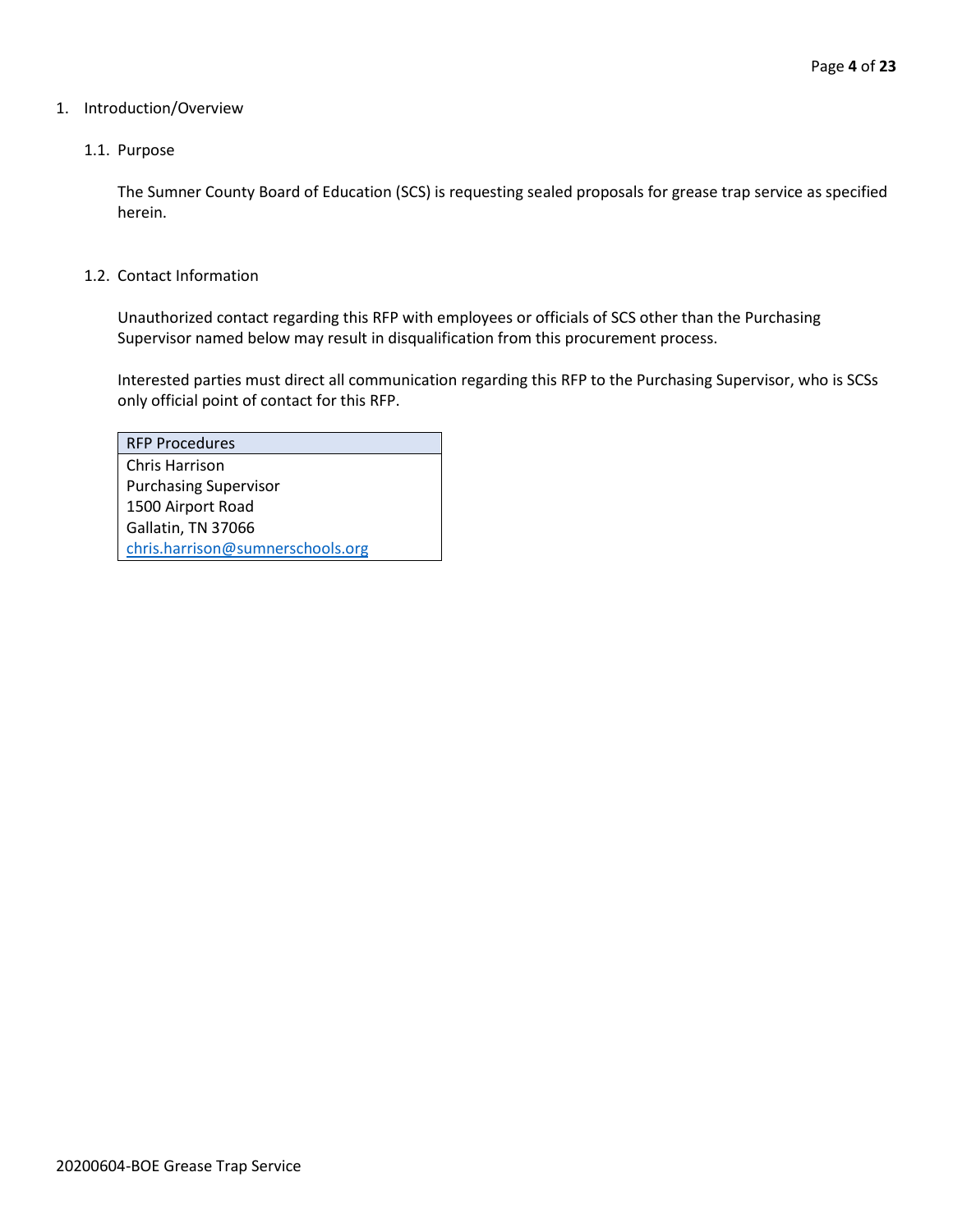#### 2. Requirements

#### 2.1. Scope of Work / Specifications

SCS is soliciting bids for the removal and disposal of food processing wastes from grease traps at various schools. The bidder is required to show proof of compliance with Federal and State laws governing the removal, transportation, and proper disposal of hazardous waste, including food processing waste. SCS assumes no liability during the removal process and all liability is the sole responsibility of the bidder. All equipment, labor, worker's compensation, and liability insurance are to be furnished by the bidder.

The term of this contract will be from July 1, 2020 thru June 30, 2021. This contract will include an option to renew annually for up to four additional terms, subject to agreement by both parties. All contracts will be valid from July 1 thru June 30 of the following calendar year.

All schools are required to be serviced during the month of June. The schools located in Portland and White House shall be serviced two additional times in November and February. These schools will be noted with an asterisk. The bidder must include a cost per location, per cleaning. If additional services are needed at any location, the bidder must honor the per cleaning cost for the location.

All invoices are to be mailed to the following address:

Sumner County Board of Education 1500 Airport Road Gallatin, TN 37066

All question regarding these specifications should be directed to Sheldon Trammel, plumbing supervisor, at [Sheldon.trammel@sumnerschools.org.](mailto:Sheldon.trammel@sumnerschools.org)

#### 2.2. Standard Contractor Obligations

- Shall provide and obtain all necessary materials, equipment and labor to perform all items listed in the Scope of Work.
- Shall provide and obtain all necessary permits and schedule all necessary inspections with Local, County, etc. agencies as required by law.
- Shall dispose of all generated waste materials in compliance with all Local, State and Federal guidelines, regulations and requirements.
- Shall have property trained and experienced staff to facilitate the services specified in the Scope of Work. If applicable, the Contractor shall provide documentation that staff has received the manufacturers' certification to complete the services specified in the Statement of Work.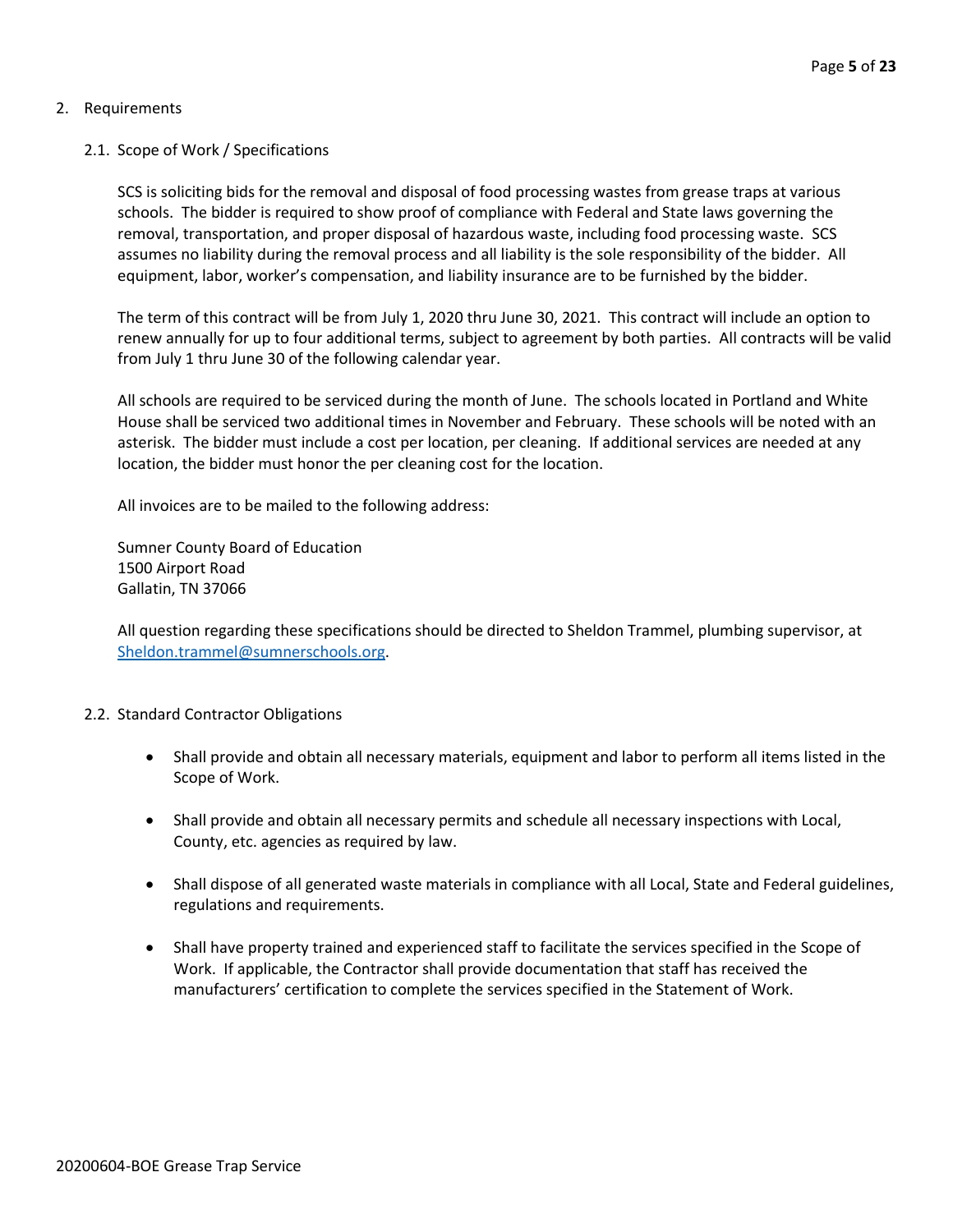- 3. Source Selection and Contract Award
	- Award(s), if made, will be made to the Responsive and Responsible proposer(s) whose proposal is most advantageous to SCS, taking into consideration price and the other evaluation criteria set forth in the RFP.
		- o General Criteria to be determined "Responsive"
			- Does the proposal include all required information, included completed attachment forms and affidavits?
			- Was the proposal delivered on or before the stated deadline? Did it include the required number of copies (hard & electronic)?
		- o General Criteria to be determined "Responsible"
			- Does the Proposer demonstrate an understanding of SCSs needs and proposed approach to the project?
			- Does the Proposer possess the ability, capacity, skill and financial resources to provide the service?
			- Can the Proposer take upon itself the responsibilities set forth in the RFP and produce the required outcomes in a timely fashion?
			- **■** Does the Proposer have the character, integrity, reputation, judgement, experience and efficiency required for the project?
	- SCS reserves the right to enter into discussions with Proposers which have submitted proposals determined to be reasonably like of being considered for selection to assure a full understanding of and responsiveness to the RFP requirements. Every effort shall be afforded to assure fair and equal treatment with respect to the opportunity for discussion and/or revision of their respective proposals.
	- Upon mutual agreement by both parties, SCS shall grant the right to extend the terms, conditions and prices of contract(s) awarded from this RFP to other Institutions (such as State, Local and/or Public Agencies) who express an interest in participating in any contract that results from this RFP. Each of the "piggyback" Institutions will issue their own purchasing documents for purchase of the goods/services. Proposer agrees that SCS shall bear no responsibility or liability for any agreements between Proposer and the other Institution(s) who desire to exercise this option.

#### 4. Schedule of Events

| <b>RFP Issued</b>              | May 21, 2020                  |
|--------------------------------|-------------------------------|
| <b>RFP Submission DEADLINE</b> | June 4, 2020 @ 10:00 a.m. CDT |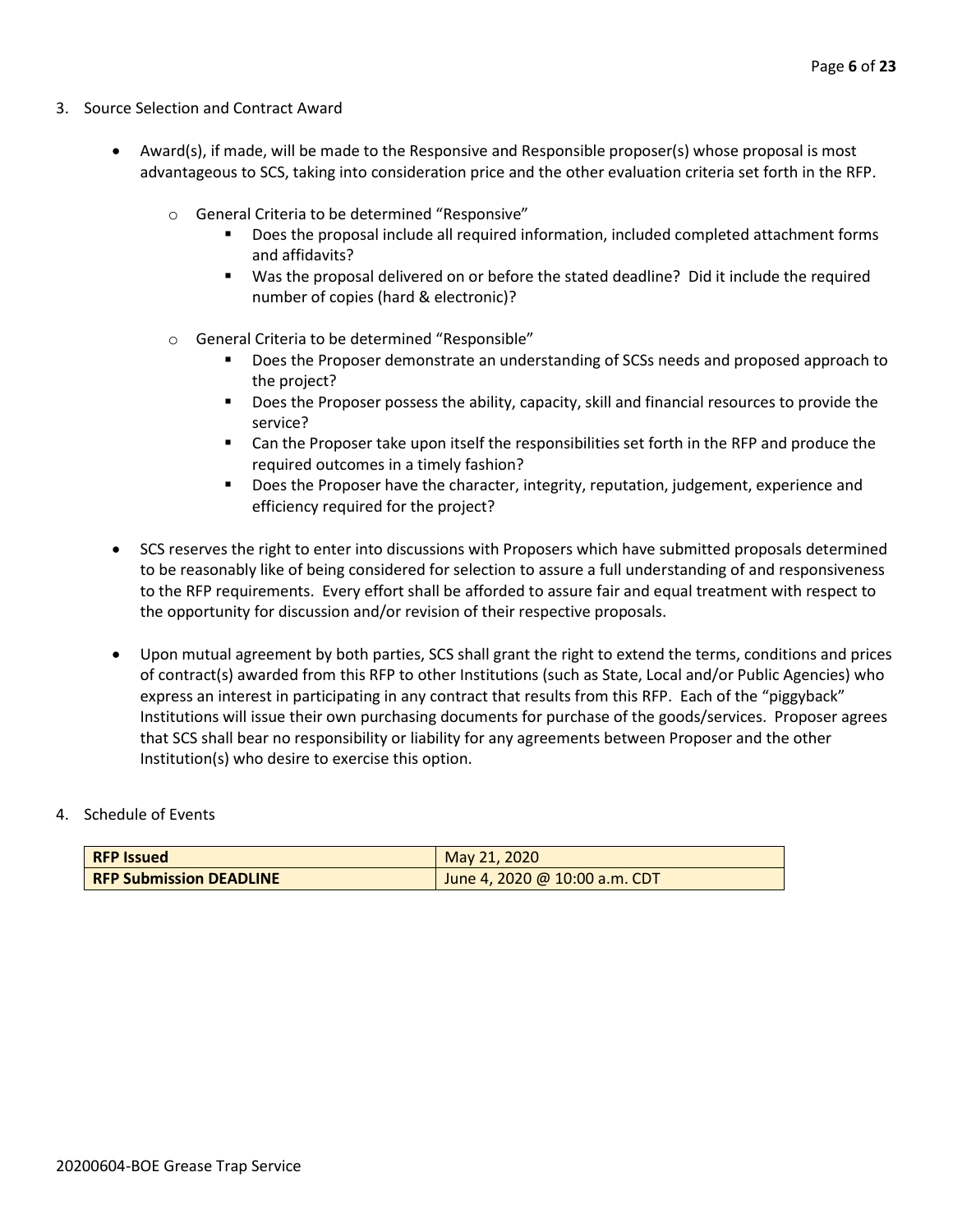#### 5. Instructions for Proposal

#### 5.1. Required Forms

- Proposer must complete and submit the Attachments in Section 6. Attachments may be omitted depending on the RFP requirements. Refer to the Table of Contents for omitted Attachments.
- Evidence of a valid State of Tennessee Business License and/or Sumner County Business License.
- For all vendors with annual purchases in excess of \$50,000; a Sumner County Business License must be on file with the SCS Finance Department. Evidence of the license must be provided within ten (10) working days following notification of award; otherwise, SCS may rescind its acceptance of the Proposer's proposal.
- Copy of State of Tennessee License (if applicable) in respective field.
- If applicable, the Proposer must include a copy of the contract(s) the Proposer will submit to be signed.

#### 5.2. New Vendors

- To comply with Internal Revenue Service requirements, all vendors who perform any type of service are required to have a current IRS Form W-9 on file with the SCS Finance Department. It is a mandatory requirement to complete the IRS Form W-9 (Attachment 6.9) included in this RFP.
- To comply with the **Tennessee Lawful Employment Act (50-1-702 and 50-1-703)**, non-employees (individuals paid directly by the employer in exchange for the individual's labor or services) must have on file one (1) of the following documents:
	- o A valid Tennessee driver's license or photo identification;
	- $\circ$  A valid driver's license or photo identification from another state where the license requirements are at least as strict as those in Tennessee;
	- o A birth certificate issued by a U.S. state, jurisdiction or territory;
	- o A U.S. government issued certified birth certificate;
	- o A valid, unexpired U.S. passport;
	- o A U.S. certificate of birth abroad (DS-1350 or FS-545)
	- o A report of birth abroad of a U.S. citizen (FS-240);
	- o A certificate of citizenship (N560 or N561);
	- o A certificate of naturalization (N550, N570 or N578);
	- o A U.S citizen identification card (I-197 or I-179); or
	- $\circ$  Valid alien registration documentation or other proof of current immigration registration recognized by the United States Department of Homeland Security that contains the individual's complete legal name and current alien admission number or alien file number (or numbers if the individual has more than one number).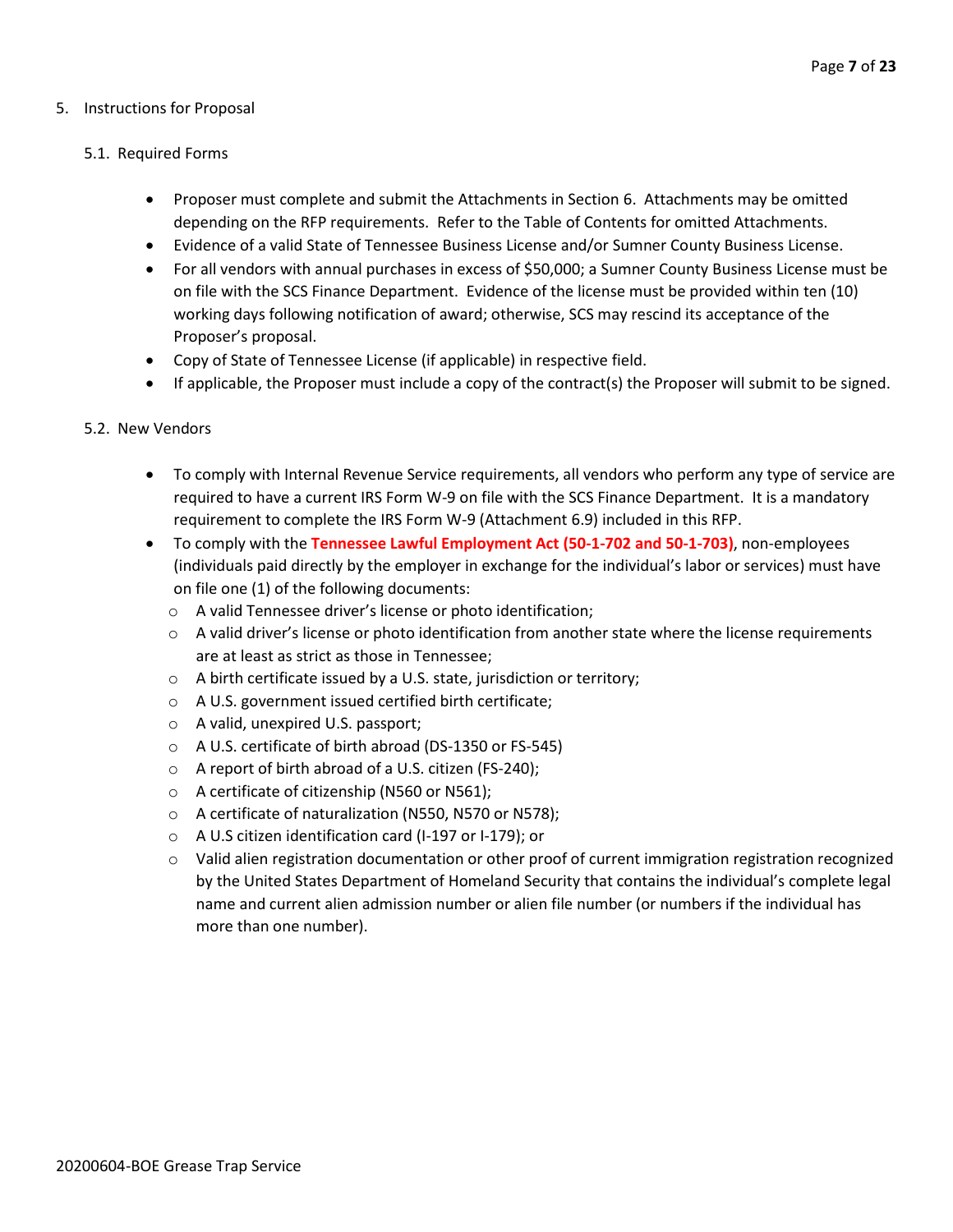#### 5.3. Acknowledgement of Insurance Requirements

By submitting a proposal, Proposer acknowledges that it has read and understands the insurance requirements for the proposal. The Proposer who may have employees, contractors, subcontractors or agents working on SCS properties shall carry current certificates for general and professional liability insurance and for workers' compensation as indicated below. The owner or Principal of each Proposer must also be insured by workers' compensation if they perform any of the services on SCS properties. There will be no exceptions to the insurance requirement. Proposer also understands that the evidence of required insurance must be submitted within fifteen (15) working days following notification of its offer being accepted; otherwise, SCS may rescind its acceptance of the Proposers proposal.

#### • **General Liability**

| General Aggregate      | \$2,000,000 |
|------------------------|-------------|
| <b>Each Occurrence</b> | \$1,000,000 |

#### • **Workers Compensation**

| <b>Workers Compensation</b> | <b>Tennessee Statutory Limits</b> |
|-----------------------------|-----------------------------------|
| <b>Employer's Liability</b> | \$500,000                         |

#### 5.4. Clarification and Interpretation of RFP

The words "must" and "shall" in the RFP indicate mandatory requirements. Taking exception to any mandatory requirement shall be considered grounds for rejection. There are other requirements that SCS considers important but not mandatory. It is important to respond in a concise manner to each section and submit an itemized list of all exceptions.

#### 5.5. Proposal Package

The package containing the proposal must be sealed and clearly marked on the outside of the package:

#### **"20200604-BOE Grease Trap Service" DO NOT OPEN**

All sealed proposals packages must include all of the following. Any sealed proposals are subject to rejection as non-conforming if any applicable item is not included.

- One (1) Complete Original
- Original Signature on Original Proposal. NO copied or digital signatures.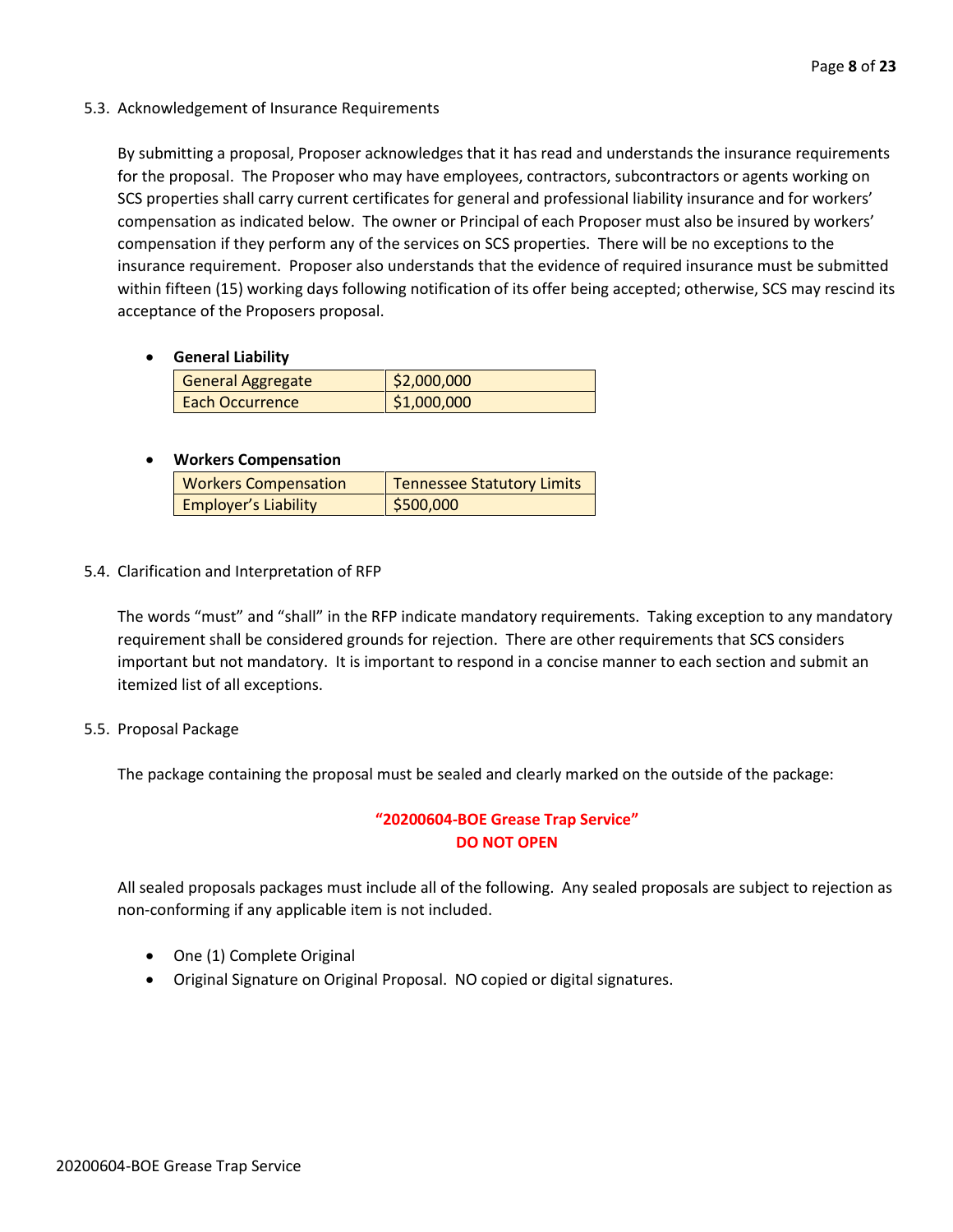The outside of the proposal package must be labeled as follows (if applicable) per **T.C.A § 62-6-119**:

- 1. Name of Company and Principal Owner, Business License Number, Expiration Date and License Classification.
- 2. In addition to Item 1, the same is applicable to masonry contractors if the work performed is > \$100,000.
- 3. In addition to Item 1, the same is applicable to HVAC, electrical, plumbing or A/C contractors if the work performed is > \$25,000.
- 4. In addition to Item 1, the same is applicable plus the Department of Environment & Conservation License Number and Classification, applicable to geothermal contractors if the work performed is > \$25,000.
- 5. If the prime contractor performs the masonry portion of the project or any of the above listed contractor skill sets and the work performed is > \$100,000; it must be so designated.
- 6. Only one (1) contractor in each classification listed shall be written on the bid envelope.

#### 5.6. Delivery of Proposals

Sealed proposals will be accepted until **June 4, 2020 @ 10:00 a.m. CDT**. Proposals received after that time will be deemed invalid. Vendors mailing proposal packages must allow sufficient time to ensure receipt of their package by the time specified. SCS shall not accept proposals via electronic transmission such as email, fax, etc. There will be no exceptions. Proposals will be opened and read aloud. The reading of the bids will begin at **10:00 a.m. CDT**.

Due to the nature of deliveries to the SCS Support Services Facility by carriers such as UPS, FedEx and such like; the proposal package will be accepted if the date and time on the delivery confirmation are indicated to be on or before the Proposal Deadline.

| Delivery Address: | Sumner County Board of Education |
|-------------------|----------------------------------|
|                   | Attn: Purchasing Supervisor      |
|                   | 1500 Airport Road                |
|                   | Gallatin, TN 37066               |

#### 5.7. Evaluation of Proposals

The SCS Purchasing Supervisor will first examine the proposals to reject those that are clearly non-responsive to the stated requirements. Proposers who are determined to be non-responsive and/or non-responsible will be notified of this determination.

The evaluation process will include the following factors:

- Company Experience and Qualifications
	- o The nature and scope of the Proposers business.
	- o The number of years the Proposer has been licensed to do business.
	- o The number of years the Proposer has been providing the requested services.
	- o How many similarly sized or larger K-12 clients have you contract with?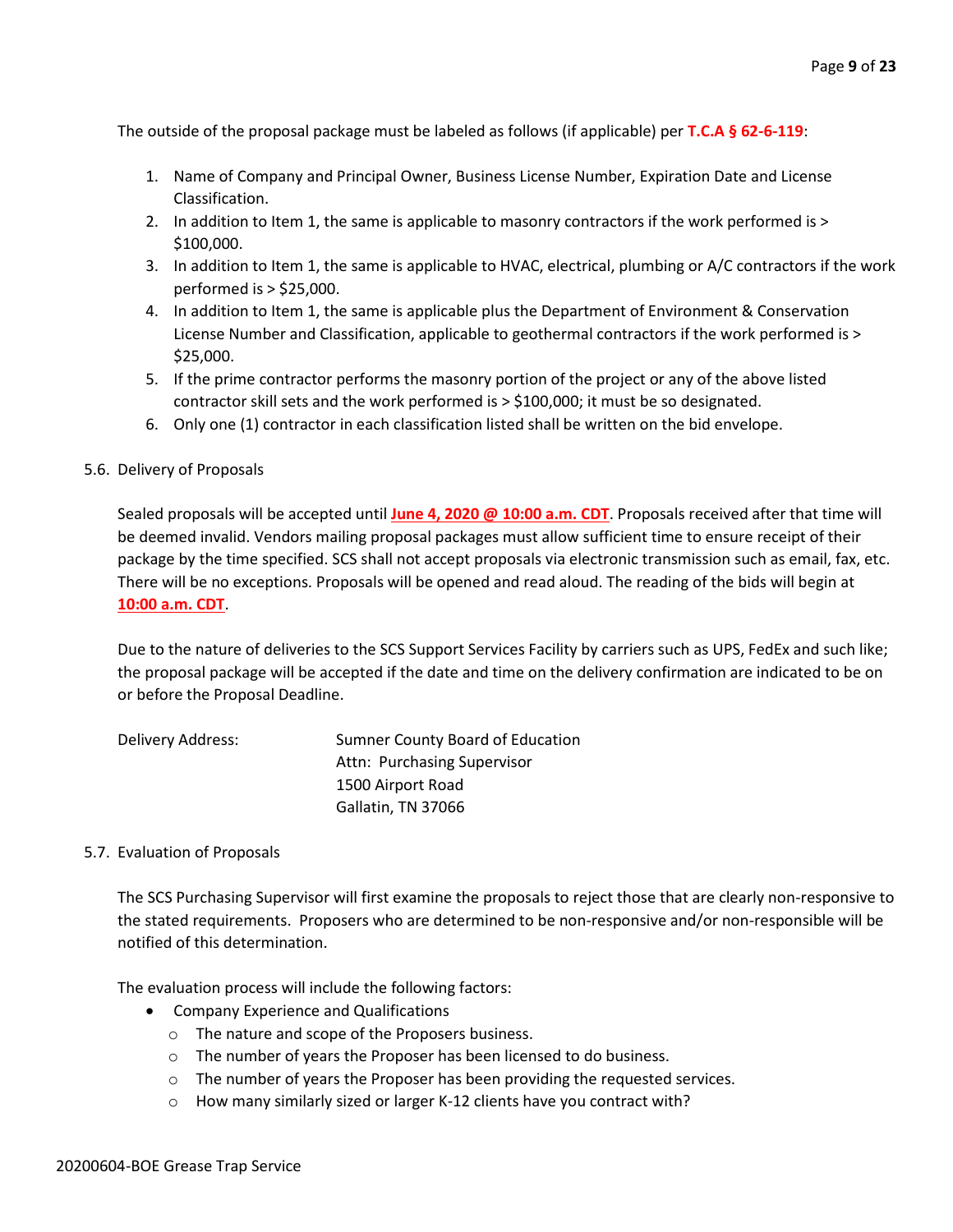- Compensation/Price Data
	- o Address all costs associated with performance of the contracted services.
- Past Performance and References
	- o Provided a minimum of three (3) client references for similar projects in size and scope successfully completed by Proposer within the last three (3) years. Attachment 6.3.
	- $\circ$  SCS may also consider other sources of pertinent past performance information, including the districts own experience with the Proposer.
- 5.8. Request for Clarification of Proposals

Requests for clarification of proposals shall be distributed by the Purchasing Supervisor in writing (or email).

#### 5.9. Protests

In the event that any interested party finds any part of the listed specifications, terms or conditions to be discrepant, incomplete or otherwise questionable in any respect; it shall be the responsibility of the concerned party to notify the SCS Purchasing Office of such matters immediately upon receipt of the RFP. All notifications must be sent to the Purchasing Supervisor via email at [purchasing@sumnerschools.org.](mailto:purchasing@sumnerschools.org)

Any actual or prospective Proposer who is aggrieved in connection with the RFP or award of a contract may protest to the Purchasing Supervisor and/or the Sumner County Board of Education at its regularly scheduled meeting.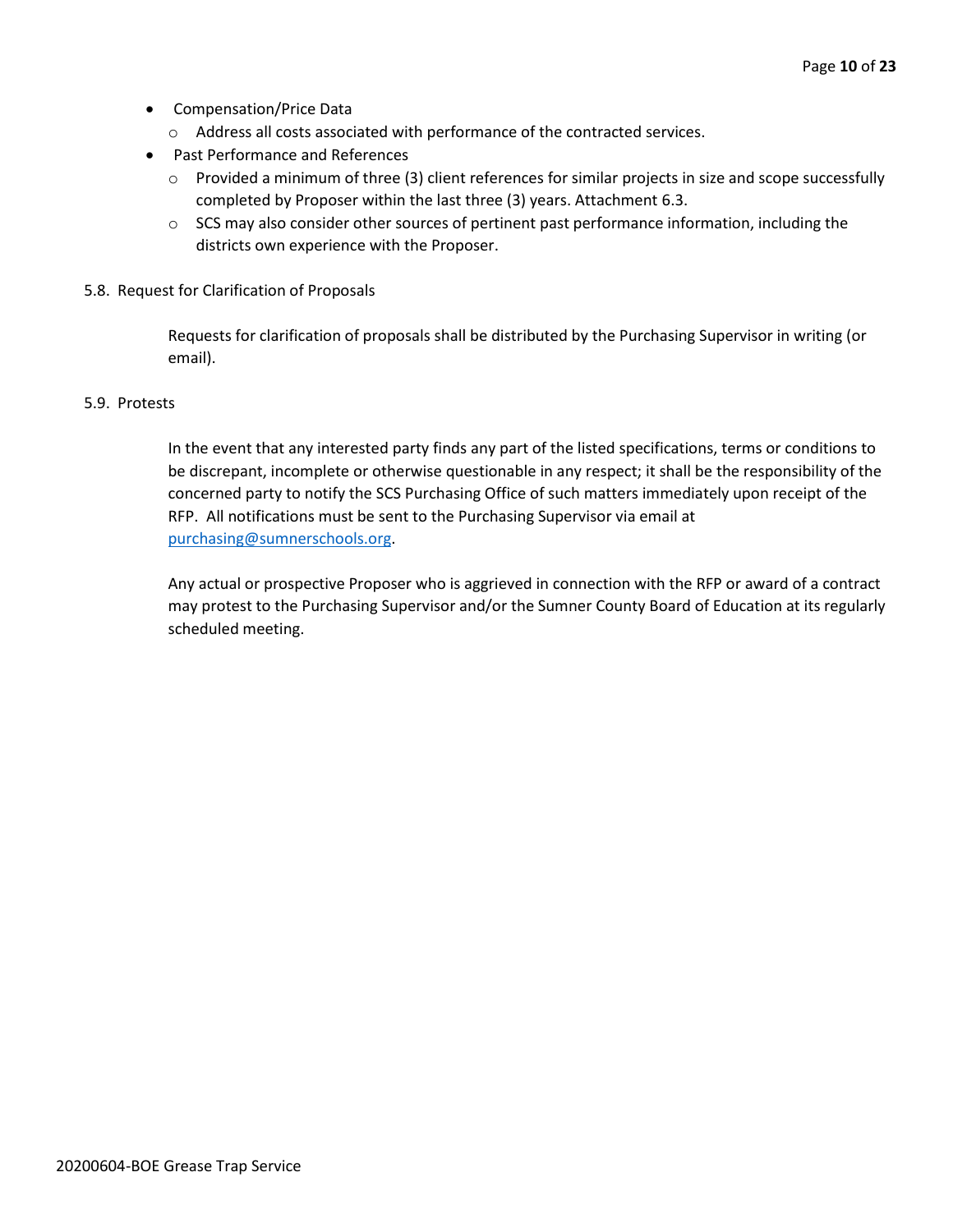#### **ATTACHMENT 6.1 - Contact Information**

| <b>Company Legal Name:</b>                 |          |
|--------------------------------------------|----------|
| <b>Company Official Address:</b>           |          |
|                                            |          |
| Company Web Site (URL):                    |          |
|                                            |          |
|                                            |          |
| Contact Person for project administration: |          |
|                                            |          |
|                                            |          |
|                                            |          |
|                                            | (office) |
|                                            |          |
|                                            | (mobile) |
|                                            |          |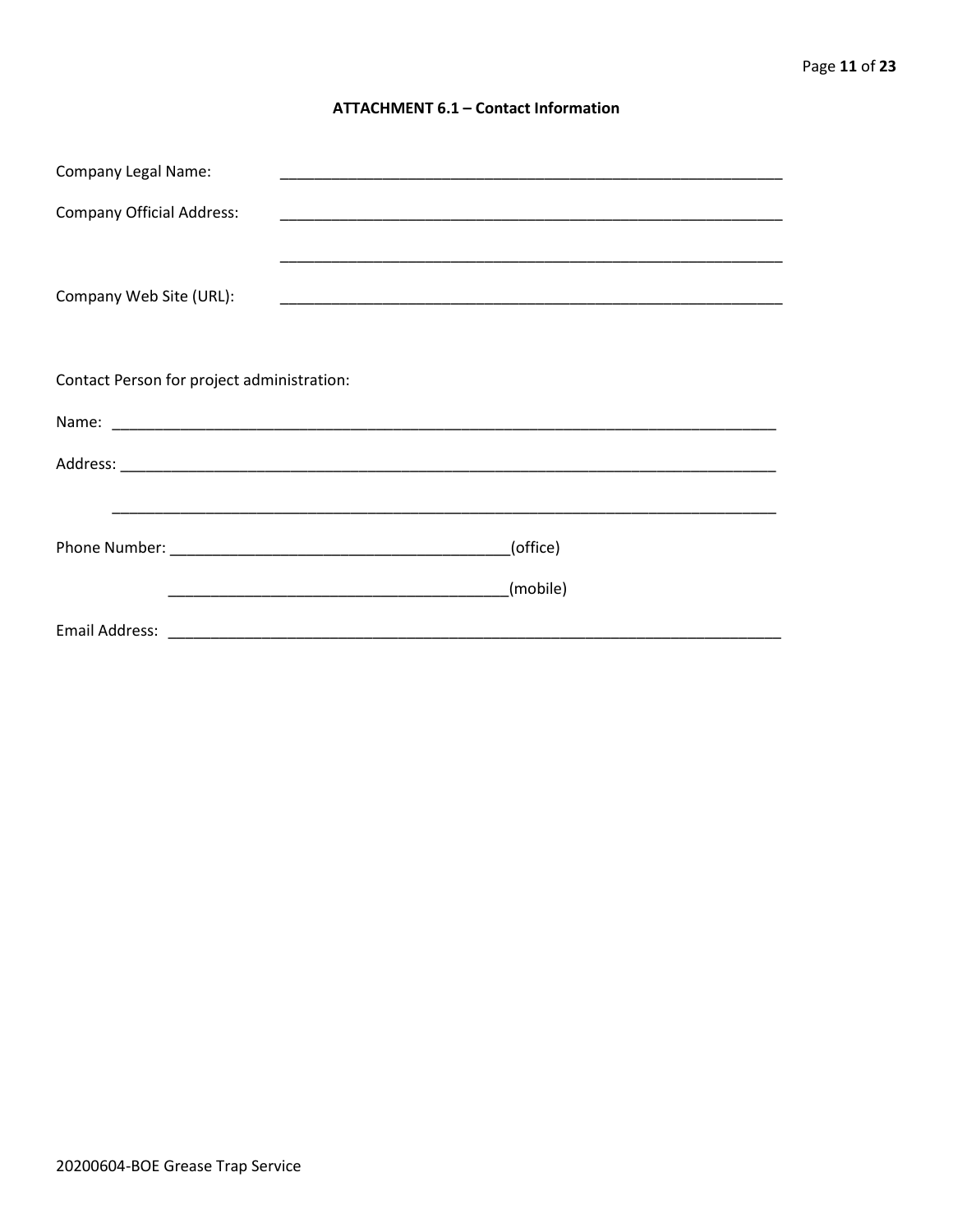

Attn: Purchasing Supervisor 1500 Airport Road Gallatin, TN 37066

> **ATTACHMENT 6.2 – Bid Form/Certification 20200604-BOE Grease Trap Service**

Date

# **SEE ATTACHED BID FORM**

By checking this box, Proposer agrees that SCS reserves the right to extend the terms, conditions and prices of this contract to other Institutions (such as State, Local and/or Public Agencies) who express an interest in participating in any contract that results from this RFP. Each of the piggyback Institutions will issue their own purchasing documents for the goods/service. Proposer agrees that SCS shall bear no responsibility or liability for any agreements between Proposer and the other Institution(s) who desire to exercise this option.

| Address __________________________________ |                    |
|--------------------------------------------|--------------------|
| (street)                                   | (city, state, zip) |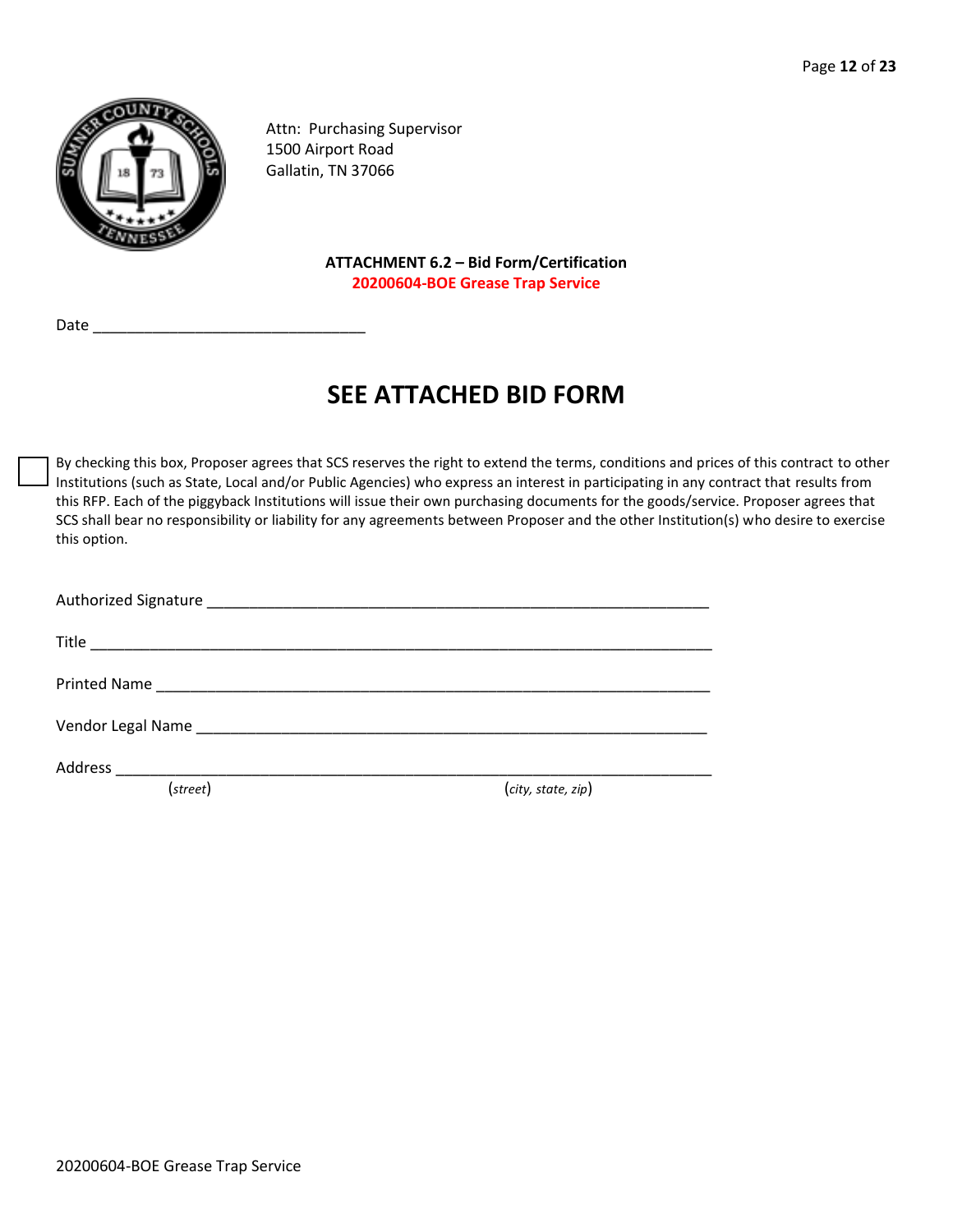## **BID FORM**

|                                             |        | TANK SIZE/      | <b>PRICE PER</b> |                |
|---------------------------------------------|--------|-----------------|------------------|----------------|
| <b>SCHOOL / ADDRESS</b>                     |        | <b>LOCATION</b> | <b>CLEANING</b>  | <b>TOTAL</b>   |
| Portland Schools, 37148                     |        |                 |                  |                |
| Portland High - 600 College Street          | $\ast$ | 1500            |                  | x <sub>3</sub> |
| Portland East Middle - 604 S. Broadway      | ∗      | 750             |                  | x <sub>3</sub> |
| Portland West Middle - 110 Nolan Private Dr | $\ast$ | 2000            |                  | x <sub>3</sub> |
| Watt Hardison - 300 Gibson Street           | $\ast$ | 1000            |                  | x <sub>3</sub> |
| Gateview - 1098 Gateview Drive              | $\ast$ | 2000            |                  | x <sub>3</sub> |
| Clyde Riggs - 211 Fountain Head Road        | ∗      | 75              |                  | x <sub>3</sub> |
| Wiseman - 922 S. Broadway                   | $\ast$ | 50              |                  | x <sub>3</sub> |
| Bethpage Schools, 37022                     |        |                 |                  |                |
| North Sumner - 1485 N. Sumner Road          |        | 1675            |                  | x <sub>1</sub> |
| Bethpage Elem - 420 Old Hwy 31E             |        | 1500            |                  | $\times$ 1     |
| Westmoreland Schools, 37186                 |        |                 |                  |                |
| Westmoreland High - 4300 Hawkins Drive      |        | 3000            |                  | x <sub>1</sub> |
| Westmoreland Middle - 4128 Hawkins Drive    |        | 1000            |                  | x <sub>1</sub> |
| Westmoreland Elem - 4178 Hawkins Drive      |        | 2000            |                  | x <sub>1</sub> |
| Gallatin Schools, 37066                     |        |                 |                  |                |
| Gallatin High - 700 Dan P Herron Drive      |        | 40 (home ec)    |                  | x <sub>1</sub> |
| Gallatin High - 700 Dan P Herron Drive      |        | 630             |                  | $x_1$          |
| Howard - 805 Long Hollow Pike               |        | 40 (inside)     |                  | $x_1$          |
| Union School - 516 Carson Street            |        | 1000            |                  | $x_1$          |
| Vena Stuart - 780 Hart Street               |        | 1000            |                  | $x_1$          |
| Benny Bills - 1030 Union School Road        |        | 2000            |                  | x <sub>1</sub> |
| Shafer - 240 Albert Drive                   |        | 1000            |                  | x <sub>1</sub> |
| R.T. Fisher Alternative - 455 N. Boyers St. |        | 50              |                  | x <sub>1</sub> |
| Rucker Stewart - 350 Hancock Street         |        | 1000            |                  | $x_1$          |
| Station Camp High - 1040 Bison Trail        |        | 3000 (x 2)      |                  | $\times$ 1     |
| Station Camp Middle - 281 Big Station Camp  |        | 3000            |                  | $\times$ 1     |
| Station Camp Elem - 1020 Bison Trail        |        | 2150            |                  | $x_1$          |
| Hendersonville Schools, 37075               |        |                 |                  |                |
| Beech High - 3126 Long Hollow Pike          |        | 1500            |                  | x 1            |
| Beech High Annex - 3140 Long Hollow Pike    |        | 750             |                  | $x_1$          |
| Beech Elem - 3120 Long Hollow Pike          |        | 1500            |                  | $x_1$          |
| TW Hunter - 2101 New Hope Road              |        | 3000            |                  | $x_1$          |
| Indian Lake - 505 Indian Lake Road          |        | 40 (inside)     |                  | $x_1$          |
| Ellis - 100 Indian Lake Road                |        | 550             |                  | $x_1$          |
| Hawkins - 487A Walton Ferry Road            |        | 2000            |                  | $x_1$          |
| Gene Brown - 174 Imperial Blvd.             |        | 3000            |                  | $x_1$          |
|                                             |        |                 |                  |                |

20200604-BOE Grease Trap Service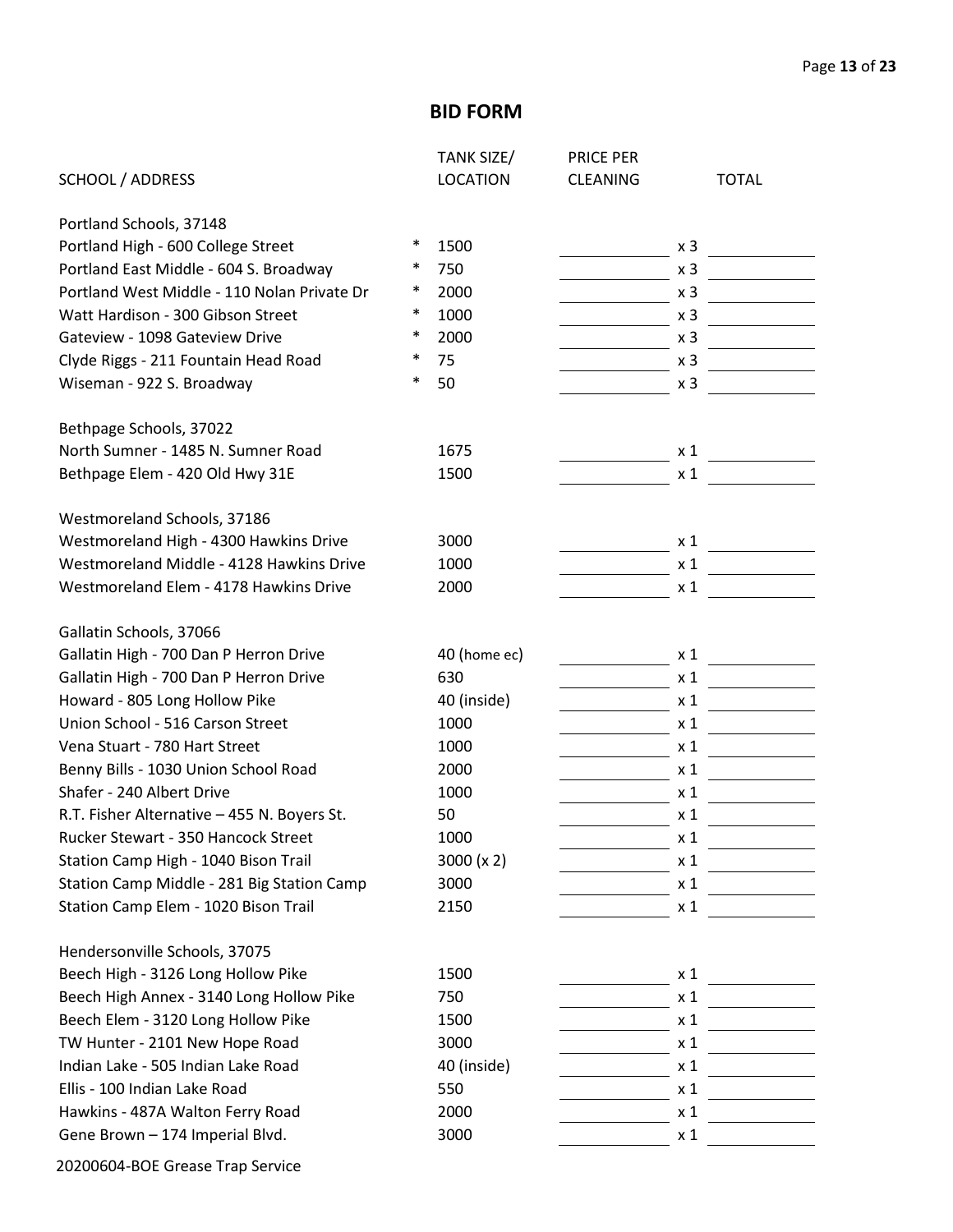#### Page **14** of **23**

| Hendersonville High - 123 Cherokee Road      |        | 2000 | x <sub>1</sub> |
|----------------------------------------------|--------|------|----------------|
| Nannie Berry - 138 Indian Lake Road          |        | 44   | x <sub>1</sub> |
| Jack Anderson - 250 Shutes Lane              |        | 2000 | x <sub>1</sub> |
| Merrol Hyde Magnet - 128 Township Drive      |        | 500  | x <sub>1</sub> |
| Walton Ferry - 732 Walton Ferry Road         |        | 1000 | x 1            |
| Whitten Elem - 140 Scotch Street             |        | 1000 | x 1            |
| KD@DC Middle - 1338 Drakes Creek Road        |        | 3000 | x <sub>1</sub> |
| William Burris @ DC - 1336 Drakes Creek Road |        | 3000 | x <sub>1</sub> |
| Goodlettsville Schools, 37072                |        |      |                |
| Madison Creek - 1040 Madison Creek Road      |        | 1000 | x <sub>1</sub> |
| Millersville - 1248 Louisville Highway       |        | 550  | x <sub>1</sub> |
| White House Schools, 37188                   |        |      |                |
| White House High - 508 Tyree Springs         | ∗      | 1000 | x <sub>3</sub> |
| White House High Annex - 111 Meadows Rd      | ∗      | 1000 | x <sub>3</sub> |
| White House Middle - 2020 Hwy 31W            | ∗      | 2000 | x <sub>3</sub> |
| HB Williams - 115 S. Palmers Chapel          | $\ast$ | 2000 | x <sub>3</sub> |
| Cottontown, 37048                            |        |      |                |
| Oakmont - 3323 Hwy 76                        |        | 25   | $x_1$          |
|                                              |        |      |                |

**GRAND TOTAL**

### **Authorized Signature**

**\_\_\_\_\_\_\_\_\_\_\_\_\_\_\_\_\_\_\_\_\_\_\_\_\_\_\_\_\_\_\_\_\_\_\_\_\_\_\_\_\_\_\_\_\_\_\_\_\_\_\_\_\_\_\_\_**

**\_\_\_\_\_\_\_\_\_\_\_\_\_\_\_\_\_\_\_\_\_\_\_\_\_\_\_\_\_\_\_\_\_\_\_\_\_\_\_\_\_\_\_\_\_\_\_\_\_\_\_\_\_\_\_\_**

**\_\_\_\_\_\_\_\_\_\_\_\_\_\_\_\_\_\_\_\_\_\_\_\_\_\_\_\_\_\_\_\_\_\_\_\_\_\_\_\_\_\_\_\_\_\_\_\_\_\_\_\_\_\_\_\_\_\_\_\_\_\_\_\_\_\_\_\_\_\_\_\_\_\_\_\_**

#### **Printed Name**

**Company Name**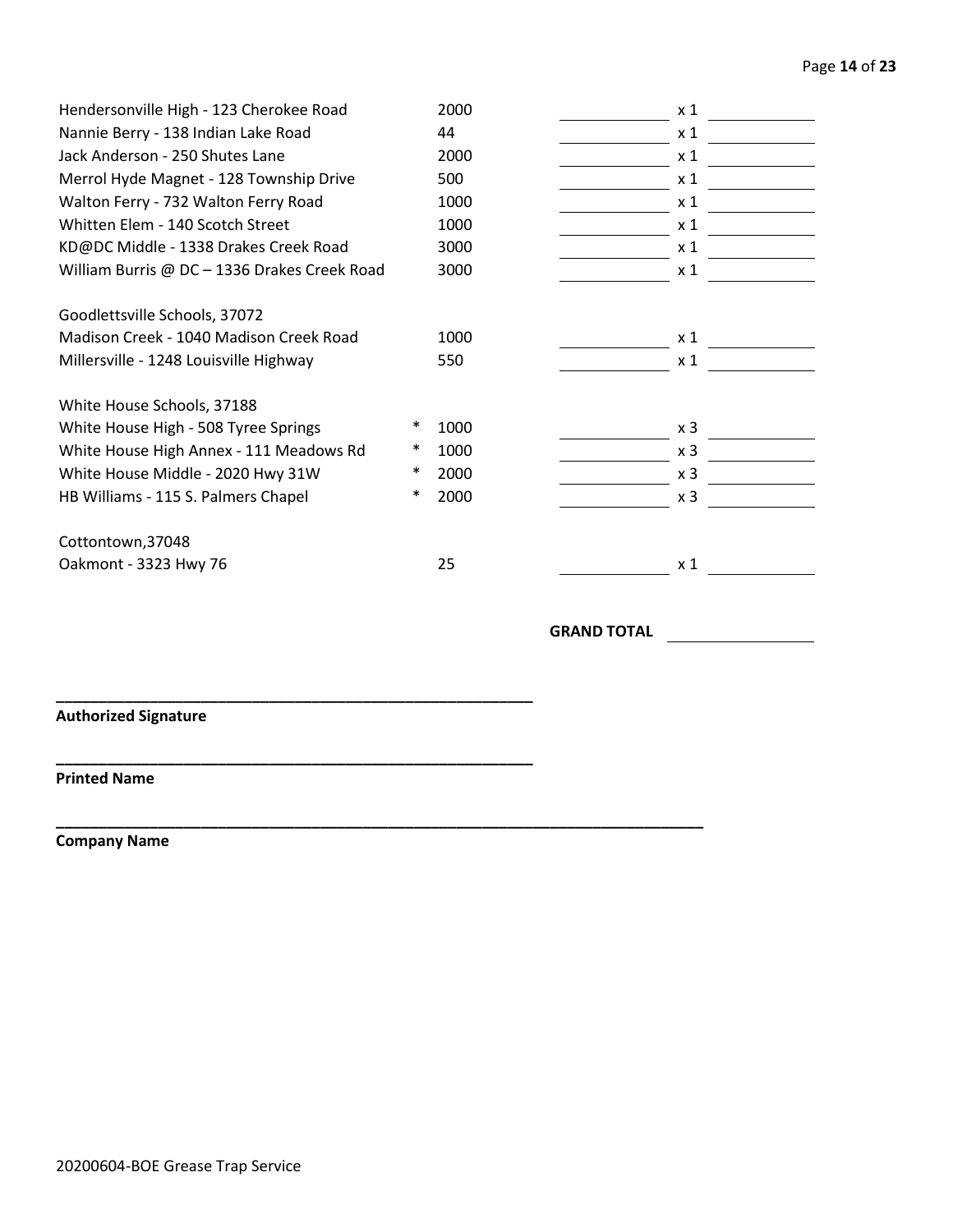#### **ATTACHMENT 6.3 - References**

| 1. |                                     |  |
|----|-------------------------------------|--|
|    |                                     |  |
|    |                                     |  |
|    |                                     |  |
|    |                                     |  |
|    |                                     |  |
| 2. |                                     |  |
|    |                                     |  |
|    |                                     |  |
|    |                                     |  |
|    |                                     |  |
|    |                                     |  |
|    |                                     |  |
| 3. |                                     |  |
|    |                                     |  |
|    |                                     |  |
|    |                                     |  |
|    |                                     |  |
|    |                                     |  |
|    | 4. Project Name/Location: _________ |  |
|    |                                     |  |
|    |                                     |  |
|    |                                     |  |

\*Proposers may copy this page and submit additional references.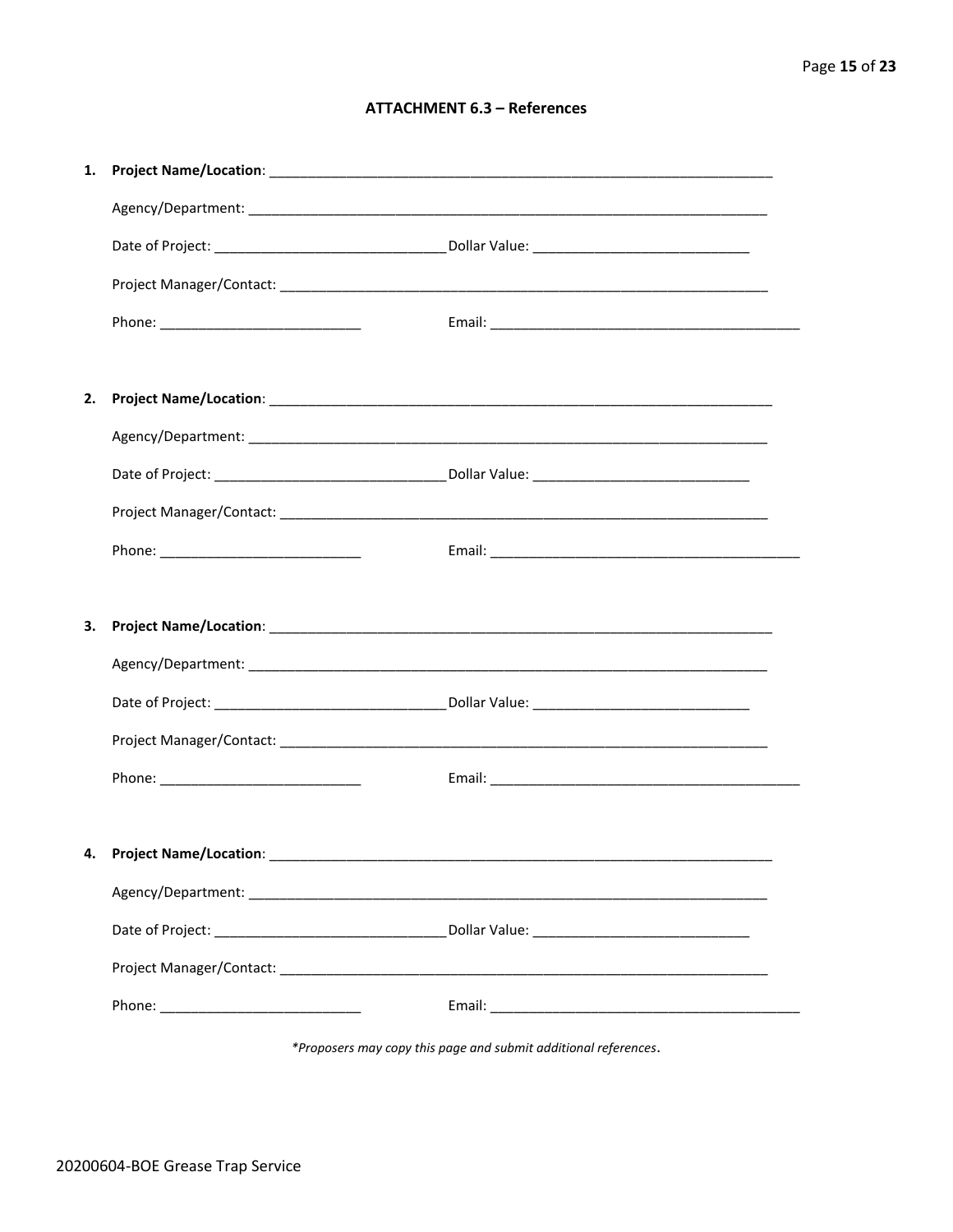#### **ATTACHMENT 6.4 – Statement of Non-Collusion & Condition of Submitting Proposal**

The undersigned affirms that they are duly authorized to execute this contract, that this company, corporation, firm, partnership or individual has not prepared this proposal in collusion with any other respondent, and that the contents of this proposal as to prices, terms or conditions of said proposal have not been communicated by the undersigned nor by any employee or agent to any other person engaged in this type of business prior to the official opening of this proposal.

The undersigned affirms that they have carefully examined all instructions, requirements, specifications, terms and conditions of the RFP and certifies:

- It is a reputable company regularly engaged in providing goods and/or services necessary to meet the requirements, specifications, terms and conditions of the RFP.
- All statements, information and representations prepared and submitted in response to the RFP are current, complete, true and accurate. Proposer acknowledges that the Sumner County Board of Education (SCS) will rely on such statements, information and representations in selecting the successful proposer(s).
- That the prices quoted shall be SCSs pricing for the products and/or service.
- It shall be bound by all statements, representations, warranties and guarantees made in its proposal.
- Proposer acknowledges that the contract may be canceled if any conflict of interest or appearance of a conflict of interest is discovered by SCS, in its sole discretion.
- All purchase orders must be duly authorized and executed by SCS and subject to the terms and conditions of the RFP.

| Company Name:                                     |
|---------------------------------------------------|
| Authorized Company Official (Signature):          |
| Authorized Company Official (Print Name & Title): |

DATE: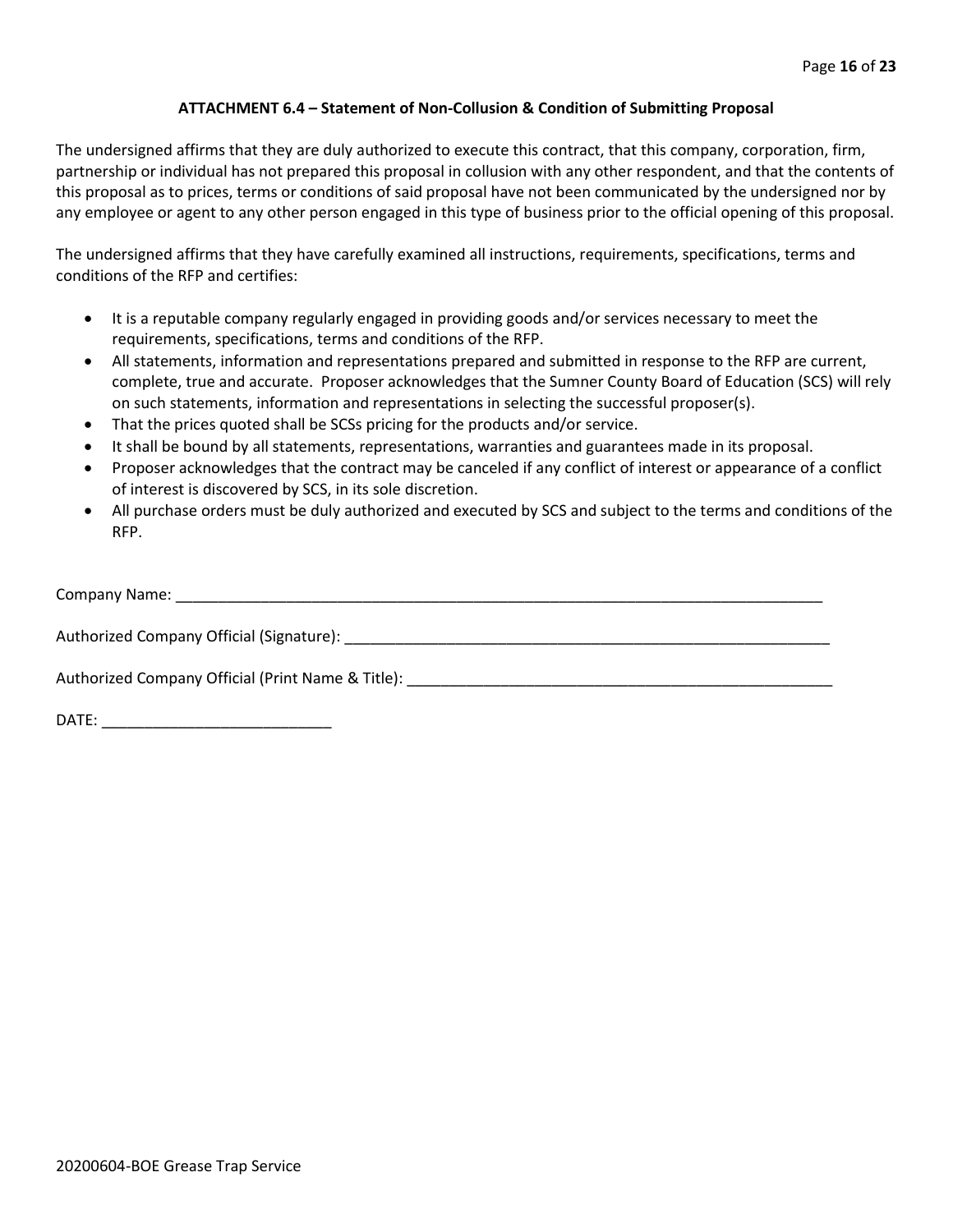#### **ATTACHMENT 6.5 – Attestation Re Personnel**

## **ATTESTATION RE PERSONNEL USED IN CONTRACT PERFORMANCE**

| CONTRACTOR LEGAL ENTITY NAME:                                          |  |
|------------------------------------------------------------------------|--|
| FEDERAL EMPLOYER IDENTIFICATION NUMBER:<br>(or Social Security Number) |  |

**The Contractor, identified above, does hereby attest, certify, warrant and assure that the Contractor shall not knowingly utilize the services of an illegal immigrant in the performance of this Contract and shall not knowingly utilize the services of any subcontractor who will utilize the services of an illegal immigrant in the performance of this Contract, T.C.A. § 12-3-309.**

SIGNATURE & DATE:

*NOTICE: This attestation MUST be signed by an individual empowered to contractually bind the Contractor.*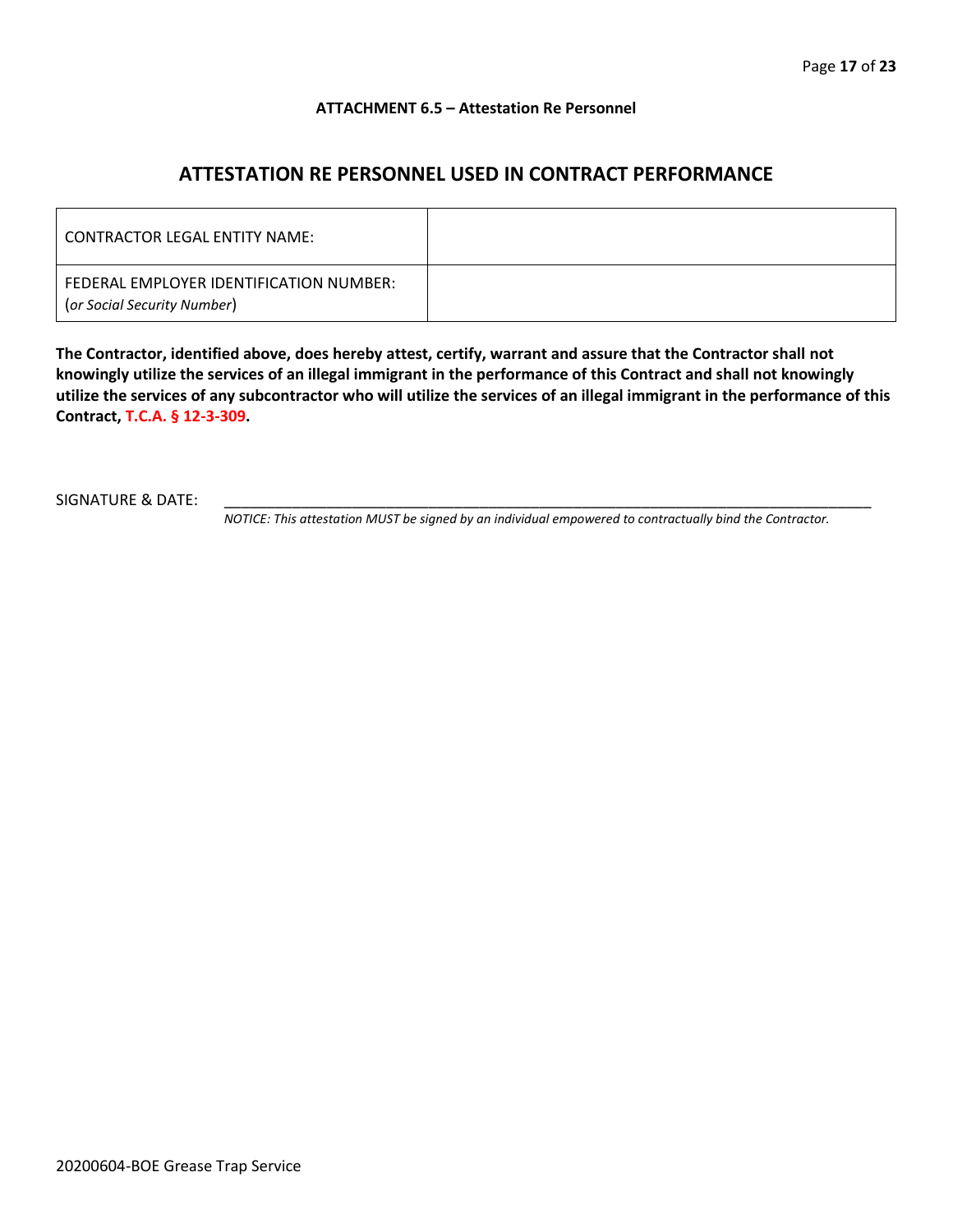#### **ATTACHMENT 6.6 – Drug Free Workplace Affidavit**

The Sumner County Board of Education is committed to maintaining a safe and productive work environment for its employees and to providing high quality service to its citizens. The goal of this policy is for Sumner County Board of Education employees and contractors to remain, or become and remain, drug-free. Abuse and dependency on alcohol and/or drugs can seriously affect the health of employees, contractors and citizens, jeopardize personal safety, impact the safety of others and impair job performance.

STATE OF

**COUNTY OF** \_\_\_\_\_\_\_\_\_\_\_\_\_\_\_\_\_\_\_\_\_\_\_\_\_\_\_\_\_\_\_\_\_

The undersigned, principal officer of

an employer of five (5) or more employees contracting with Sumner County Board of Education to provide goods or services, hereby states under oath as follows:

- 1. The undersigned is a principal officer of (hereinafter referred to as the "Company") and is duly authorized to execute this Affidavit on behalf of the Company.
- 2. The Company submits this Affidavit pursuant to **T.C.A. § 50-9-113**, which requires each employer with no less than five (5) employees receiving pay who contracts with the state and any local government to provide contracted services to submit an affidavit stating that such employer has a drug-free workplace program that complies with Title 50, Chapter 9 of the *Tennessee Code Annotated*.
- 3. The Company is in compliance with **T.C.A. § 50-9-113** and all applicable Federal Laws, Rules and Regulations requiring a drug-free workplace program.

Further affiant saith not.

| Principal Officer: |  |
|--------------------|--|
|                    |  |
| <b>STATE OF</b>    |  |

**COUNTY OF** \_\_\_\_\_\_\_\_\_\_\_\_\_\_\_\_\_\_\_\_\_\_\_\_\_\_\_\_\_\_\_\_\_\_

Before me personally appeared \_\_\_\_\_\_\_\_\_\_\_\_\_\_\_\_\_\_\_\_\_\_\_\_\_\_\_\_\_\_\_\_\_\_\_\_\_\_\_\_\_\_\_\_\_\_\_\_\_\_\_\_\_\_\_\_\_\_\_\_\_\_, with whom I am personally acquainted (or proved to me on the basis of satisfactory evidence) and who acknowledged that such person executed the foregoing affidavit for the purposes therein contained.

Witness my hand and seal at office this \_\_\_\_\_\_\_\_\_\_\_\_\_ day of \_\_\_\_\_\_\_\_\_\_\_\_\_\_\_\_\_\_\_\_\_, 20\_\_\_\_.

\_\_\_\_\_\_\_\_\_\_\_\_\_\_\_\_\_\_\_\_\_\_\_\_\_\_\_\_\_\_\_\_\_\_\_\_\_\_\_\_\_\_\_\_\_\_\_\_ Notary Public

My commission expires: \_\_\_\_\_\_\_\_\_\_\_\_\_\_\_\_\_\_\_\_\_\_\_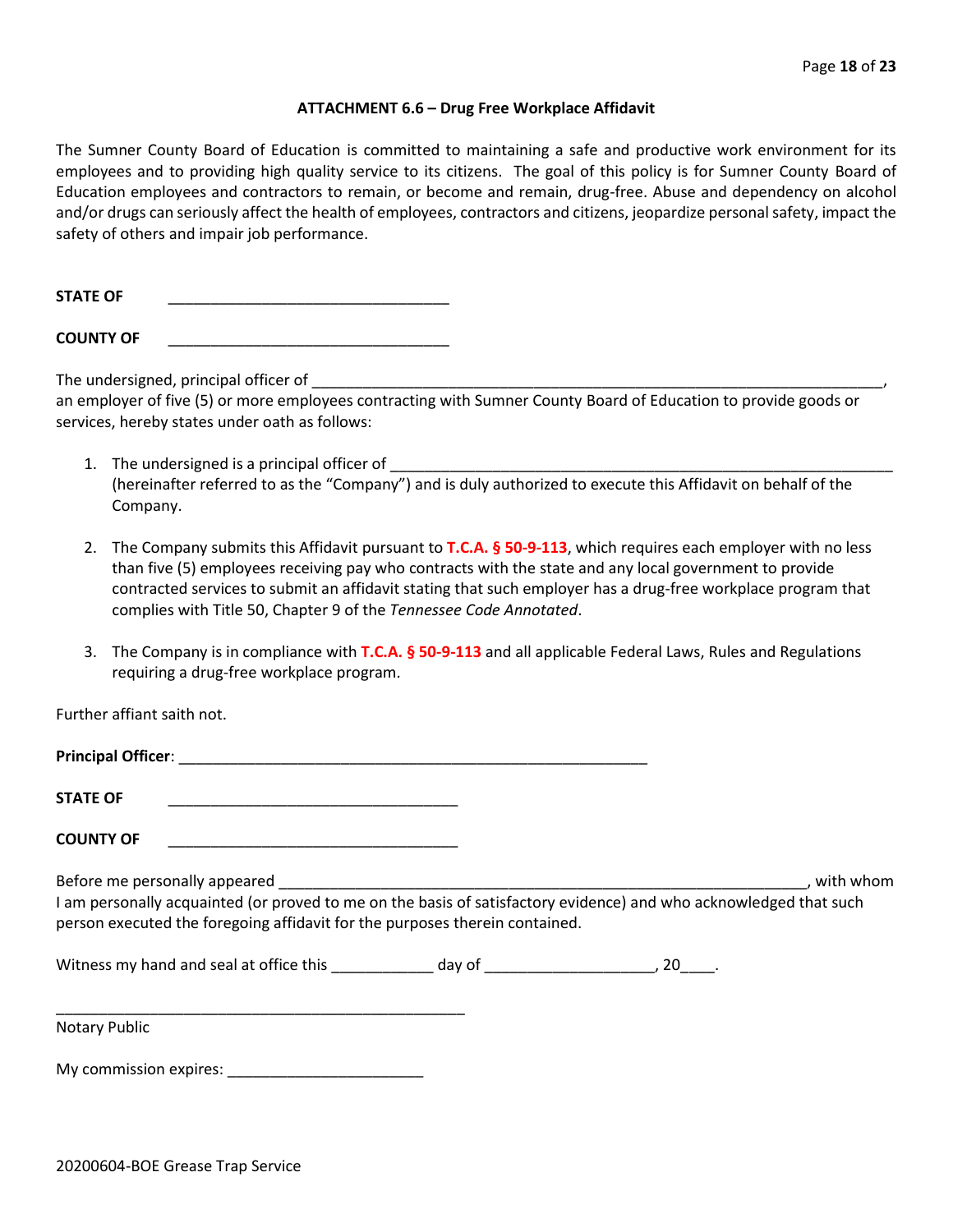#### **ATTACHMENT 6.7 – W9**

|                                                                                                                                                                                                                                                       | <b>Request for Taxpayer</b><br>(Rev. December 2014)<br><b>Identification Number and Certification</b><br>Department of the Treasury<br>Internal Revenue Service<br>1 Name (as shown on your income tax return). Name is required on this line; do not leave this line blank. |                                                                                                                                                                                                                                                                                                                                                                                                                                                                                                                                                                                                                               |                                                                                                                                                                                              |                                                                                                                                       |                                       |                                                                                     | Give Form to the<br>requester. Do not<br>send to the IRS. |  |  |  |
|-------------------------------------------------------------------------------------------------------------------------------------------------------------------------------------------------------------------------------------------------------|------------------------------------------------------------------------------------------------------------------------------------------------------------------------------------------------------------------------------------------------------------------------------|-------------------------------------------------------------------------------------------------------------------------------------------------------------------------------------------------------------------------------------------------------------------------------------------------------------------------------------------------------------------------------------------------------------------------------------------------------------------------------------------------------------------------------------------------------------------------------------------------------------------------------|----------------------------------------------------------------------------------------------------------------------------------------------------------------------------------------------|---------------------------------------------------------------------------------------------------------------------------------------|---------------------------------------|-------------------------------------------------------------------------------------|-----------------------------------------------------------|--|--|--|
| σû<br>page                                                                                                                                                                                                                                            | 2 Business name/disregarded entity name, if different from above                                                                                                                                                                                                             |                                                                                                                                                                                                                                                                                                                                                                                                                                                                                                                                                                                                                               |                                                                                                                                                                                              |                                                                                                                                       |                                       |                                                                                     |                                                           |  |  |  |
| Specific Instructions on                                                                                                                                                                                                                              | Individual/sole proprietor or<br>single-member LLC                                                                                                                                                                                                                           | 3 Check appropriate box for federal tax classification; check only one of the following seven boxes:<br>$\Box$ C Corporation<br>Limited liability company. Enter the tax classification (C=C corporation, S=S corporation, P=partnership) ▶                                                                                                                                                                                                                                                                                                                                                                                   | S Corporation Partnership                                                                                                                                                                    | 4 Exemptions (codes apply only to<br>certain entities, not individuals; see<br>instructions on page 3):<br>Exempt payee code (if any) |                                       |                                                                                     |                                                           |  |  |  |
| Print or type                                                                                                                                                                                                                                         | Note. For a single-member LLC that is disregarded, do not check LLC; check the appropriate box in the line above for<br>the tax classification of the single-member owner.<br>Other (see instructions)                                                                       |                                                                                                                                                                                                                                                                                                                                                                                                                                                                                                                                                                                                                               |                                                                                                                                                                                              |                                                                                                                                       | code (if any)                         | Exemption from FATCA reporting<br>(Applies to accounts maintained outside the U.S.) |                                                           |  |  |  |
| See                                                                                                                                                                                                                                                   | 6 City, state, and ZIP code                                                                                                                                                                                                                                                  | 5 Address (number, street, and apt. or suite no.)                                                                                                                                                                                                                                                                                                                                                                                                                                                                                                                                                                             | Requester's name and address (optional)                                                                                                                                                      |                                                                                                                                       |                                       |                                                                                     |                                                           |  |  |  |
|                                                                                                                                                                                                                                                       |                                                                                                                                                                                                                                                                              | 7 List account number(s) here (optional)                                                                                                                                                                                                                                                                                                                                                                                                                                                                                                                                                                                      |                                                                                                                                                                                              |                                                                                                                                       |                                       |                                                                                     |                                                           |  |  |  |
| Part I                                                                                                                                                                                                                                                |                                                                                                                                                                                                                                                                              | <b>Taxpayer Identification Number (TIN)</b>                                                                                                                                                                                                                                                                                                                                                                                                                                                                                                                                                                                   |                                                                                                                                                                                              |                                                                                                                                       |                                       |                                                                                     |                                                           |  |  |  |
|                                                                                                                                                                                                                                                       |                                                                                                                                                                                                                                                                              | Enter your TIN in the appropriate box. The TIN provided must match the name given on line 1 to avoid                                                                                                                                                                                                                                                                                                                                                                                                                                                                                                                          |                                                                                                                                                                                              |                                                                                                                                       | Social security number                |                                                                                     |                                                           |  |  |  |
|                                                                                                                                                                                                                                                       |                                                                                                                                                                                                                                                                              | backup withholding. For individuals, this is generally your social security number (SSN). However, for a                                                                                                                                                                                                                                                                                                                                                                                                                                                                                                                      |                                                                                                                                                                                              |                                                                                                                                       |                                       |                                                                                     |                                                           |  |  |  |
|                                                                                                                                                                                                                                                       |                                                                                                                                                                                                                                                                              | resident alien, sole proprietor, or disregarded entity, see the Part I instructions on page 3. For other<br>entities, it is your employer identification number (EIN). If you do not have a number, see How to get a                                                                                                                                                                                                                                                                                                                                                                                                          |                                                                                                                                                                                              |                                                                                                                                       |                                       |                                                                                     |                                                           |  |  |  |
|                                                                                                                                                                                                                                                       | TIN on page 3.                                                                                                                                                                                                                                                               |                                                                                                                                                                                                                                                                                                                                                                                                                                                                                                                                                                                                                               |                                                                                                                                                                                              | or                                                                                                                                    |                                       |                                                                                     |                                                           |  |  |  |
|                                                                                                                                                                                                                                                       |                                                                                                                                                                                                                                                                              | Note. If the account is in more than one name, see the instructions for line 1 and the chart on page 4 for                                                                                                                                                                                                                                                                                                                                                                                                                                                                                                                    |                                                                                                                                                                                              |                                                                                                                                       | <b>Employer identification number</b> |                                                                                     |                                                           |  |  |  |
|                                                                                                                                                                                                                                                       | guidelines on whose number to enter.                                                                                                                                                                                                                                         |                                                                                                                                                                                                                                                                                                                                                                                                                                                                                                                                                                                                                               |                                                                                                                                                                                              |                                                                                                                                       |                                       |                                                                                     |                                                           |  |  |  |
| Part II                                                                                                                                                                                                                                               | <b>Certification</b>                                                                                                                                                                                                                                                         |                                                                                                                                                                                                                                                                                                                                                                                                                                                                                                                                                                                                                               |                                                                                                                                                                                              |                                                                                                                                       |                                       |                                                                                     |                                                           |  |  |  |
|                                                                                                                                                                                                                                                       | Under penalties of perjury, I certify that:                                                                                                                                                                                                                                  |                                                                                                                                                                                                                                                                                                                                                                                                                                                                                                                                                                                                                               |                                                                                                                                                                                              |                                                                                                                                       |                                       |                                                                                     |                                                           |  |  |  |
|                                                                                                                                                                                                                                                       |                                                                                                                                                                                                                                                                              | 1. The number shown on this form is my correct taxpayer identification number (or I am waiting for a number to be issued to me); and                                                                                                                                                                                                                                                                                                                                                                                                                                                                                          |                                                                                                                                                                                              |                                                                                                                                       |                                       |                                                                                     |                                                           |  |  |  |
|                                                                                                                                                                                                                                                       |                                                                                                                                                                                                                                                                              | 2. I am not subject to backup withholding because: (a) I am exempt from backup withholding, or (b) I have not been notified by the Internal Revenue<br>Service (IRS) that I am subject to backup withholding as a result of a failure to report all interest or dividends, or (c) the IRS has notified me that I am<br>no longer subject to backup withholding; and                                                                                                                                                                                                                                                           |                                                                                                                                                                                              |                                                                                                                                       |                                       |                                                                                     |                                                           |  |  |  |
|                                                                                                                                                                                                                                                       |                                                                                                                                                                                                                                                                              | 3. I am a U.S. citizen or other U.S. person (defined below); and                                                                                                                                                                                                                                                                                                                                                                                                                                                                                                                                                              |                                                                                                                                                                                              |                                                                                                                                       |                                       |                                                                                     |                                                           |  |  |  |
|                                                                                                                                                                                                                                                       |                                                                                                                                                                                                                                                                              | 4. The FATCA code(s) entered on this form (if any) indicating that I am exempt from FATCA reporting is correct.                                                                                                                                                                                                                                                                                                                                                                                                                                                                                                               |                                                                                                                                                                                              |                                                                                                                                       |                                       |                                                                                     |                                                           |  |  |  |
|                                                                                                                                                                                                                                                       | instructions on page 3.                                                                                                                                                                                                                                                      | Certification instructions. You must cross out item 2 above if you have been notified by the IRS that you are currently subject to backup withholding<br>because you have failed to report all interest and dividends on your tax return. For real estate transactions, item 2 does not apply. For mortgage<br>interest paid, acquisition or abandonment of secured property, cancellation of debt, contributions to an individual retirement arrangement (IRA), and<br>generally, payments other than interest and dividends, you are not required to sign the certification, but you must provide your correct TIN. See the |                                                                                                                                                                                              |                                                                                                                                       |                                       |                                                                                     |                                                           |  |  |  |
| Sign<br>Here                                                                                                                                                                                                                                          | Signature of<br>U.S. person $\blacktriangleright$                                                                                                                                                                                                                            |                                                                                                                                                                                                                                                                                                                                                                                                                                                                                                                                                                                                                               | Date $\blacktriangleright$                                                                                                                                                                   |                                                                                                                                       |                                       |                                                                                     |                                                           |  |  |  |
|                                                                                                                                                                                                                                                       | <b>General Instructions</b>                                                                                                                                                                                                                                                  |                                                                                                                                                                                                                                                                                                                                                                                                                                                                                                                                                                                                                               | · Form 1098 (home mortgage interest), 1098-E (student loan interest), 1098-T<br>(tuition)                                                                                                    |                                                                                                                                       |                                       |                                                                                     |                                                           |  |  |  |
|                                                                                                                                                                                                                                                       |                                                                                                                                                                                                                                                                              | Section references are to the Internal Revenue Code unless otherwise noted.                                                                                                                                                                                                                                                                                                                                                                                                                                                                                                                                                   | • Form 1099-C (canceled debt)                                                                                                                                                                |                                                                                                                                       |                                       |                                                                                     |                                                           |  |  |  |
| Future developments. Information about developments affecting Form W-9 (such<br>as legislation enacted after we release it) is at www.irs.gov/fw9.                                                                                                    |                                                                                                                                                                                                                                                                              | . Form 1099-A (acquisition or abandonment of secured property)<br>Use Form W-9 only if you are a U.S. person (including a resident alien), to                                                                                                                                                                                                                                                                                                                                                                                                                                                                                 |                                                                                                                                                                                              |                                                                                                                                       |                                       |                                                                                     |                                                           |  |  |  |
|                                                                                                                                                                                                                                                       | <b>Purpose of Form</b>                                                                                                                                                                                                                                                       |                                                                                                                                                                                                                                                                                                                                                                                                                                                                                                                                                                                                                               | provide your correct TIN.                                                                                                                                                                    |                                                                                                                                       |                                       |                                                                                     |                                                           |  |  |  |
|                                                                                                                                                                                                                                                       |                                                                                                                                                                                                                                                                              | An individual or entity (Form W-9 requester) who is required to file an information<br>return with the IRS must obtain your correct taxpayer identification number (TIN)<br>which may be your social security number (SSN), individual taxpayer identification                                                                                                                                                                                                                                                                                                                                                                | If you do not return Form W-9 to the requester with a TIN, you might be subject<br>to backup withholding. See What is backup withholding? on page 2.<br>By signing the filled-out form, you: |                                                                                                                                       |                                       |                                                                                     |                                                           |  |  |  |
| number (ITIN), adoption taxpayer identification number (ATIN), or employer<br>identification number (EIN), to report on an information return the amount paid to<br>you, or other amount reportable on an information return. Examples of information |                                                                                                                                                                                                                                                                              | 1. Certify that the TIN you are giving is correct (or you are waiting for a number<br>to be issued).<br>2. Certify that you are not subject to backup withholding, or                                                                                                                                                                                                                                                                                                                                                                                                                                                         |                                                                                                                                                                                              |                                                                                                                                       |                                       |                                                                                     |                                                           |  |  |  |
|                                                                                                                                                                                                                                                       |                                                                                                                                                                                                                                                                              | returns include, but are not limited to, the following:                                                                                                                                                                                                                                                                                                                                                                                                                                                                                                                                                                       |                                                                                                                                                                                              |                                                                                                                                       |                                       |                                                                                     |                                                           |  |  |  |
|                                                                                                                                                                                                                                                       | · Form 1099-INT (interest earned or paid)                                                                                                                                                                                                                                    | . Form 1099-DIV (dividends, including those from stocks or mutual funds)                                                                                                                                                                                                                                                                                                                                                                                                                                                                                                                                                      | 3. Claim exemption from backup withholding if you are a U.S. exempt payee. If<br>applicable, you are also certifying that as a U.S. person, your allocable share of                          |                                                                                                                                       |                                       |                                                                                     |                                                           |  |  |  |
|                                                                                                                                                                                                                                                       |                                                                                                                                                                                                                                                                              | * Form 1099-MISC (various types of income, prizes, awards, or gross proceeds)                                                                                                                                                                                                                                                                                                                                                                                                                                                                                                                                                 | any partnership income from a U.S. trade or business is not subject to the<br>withholding tax on foreign partners' share of effectively connected income, and                                |                                                                                                                                       |                                       |                                                                                     |                                                           |  |  |  |
| . Form 1099-B (stock or mutual fund sales and certain other transactions by<br>brokers)                                                                                                                                                               |                                                                                                                                                                                                                                                                              |                                                                                                                                                                                                                                                                                                                                                                                                                                                                                                                                                                                                                               | 4. Certify that FATCA code(s) entered on this form (if any) indicating that you are<br>exempt from the FATCA reporting, is correct. See What is FATCA reporting? on                          |                                                                                                                                       |                                       |                                                                                     |                                                           |  |  |  |
| page 2 for further information.<br>· Form 1099-S (proceeds from real estate transactions)                                                                                                                                                             |                                                                                                                                                                                                                                                                              |                                                                                                                                                                                                                                                                                                                                                                                                                                                                                                                                                                                                                               |                                                                                                                                                                                              |                                                                                                                                       |                                       |                                                                                     |                                                           |  |  |  |
|                                                                                                                                                                                                                                                       |                                                                                                                                                                                                                                                                              | . Form 1099-K (merchant card and third party network transactions)                                                                                                                                                                                                                                                                                                                                                                                                                                                                                                                                                            |                                                                                                                                                                                              |                                                                                                                                       |                                       |                                                                                     |                                                           |  |  |  |

Cat. No. 10231X

Form **W-9** (Rev. 12-2014)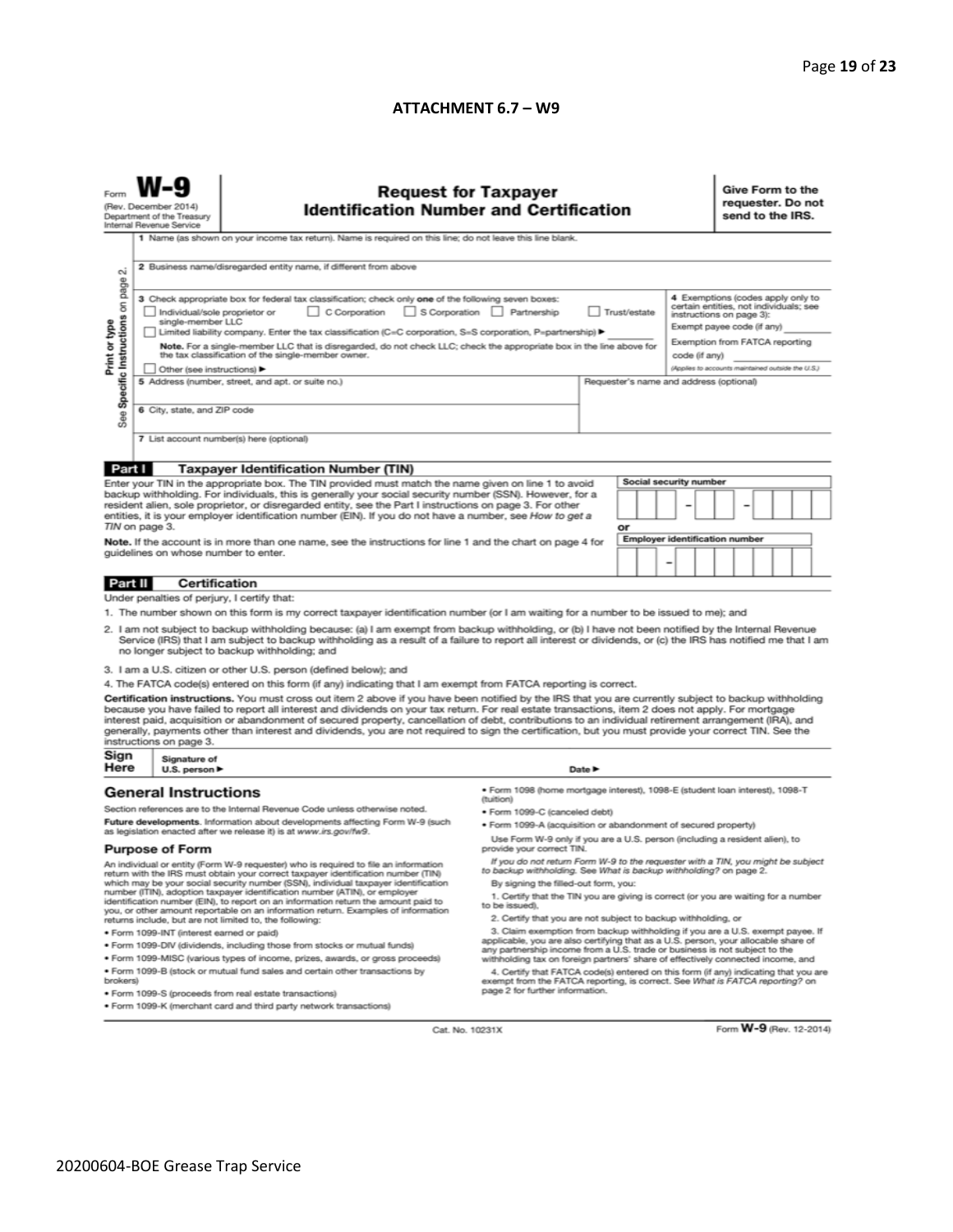#### **ATTACHMENT 6.8 – Standard Terms & Conditions SUMNER COUNTY BOARD OF EDUCATION (SCS)**

#### **1. PREPARATION AND SUBMISSION OF BID.**

- **a.** Failure to examine any drawings**,** specifications, or instructions will be at the proposer's risk. Any deviation from the stated terms, conditions and specifications must be coordinated with and approved in writing by the SCS Purchasing Supervisor.
- **b.** RFP/ITB SUBMITTAL / SIGNATURE: Proposal shall give the full name and business address of the bidder. If the proposer is a corporation, the name shall be stated as it is in the corporate charter. Proposals must be signed in ink by the proposer's authorized agent. Unsigned proposals will be rejected. Proposals are to be sealed and the outside of the envelope is to reference the RFP/ITB number. The person signing the proposal must show their title, and if requested by the institution, must furnish satisfactory proof of his or her authority to bind his or her company in contract. Proposer understands that by submitting a proposal with an authorized signature, it shall constitute an offer to SCS. Proposals must be typewritten or in ink; otherwise they may not be considered. Purchase orders will be issued to the firm name appearing on the W9. Electronic submissions via email, fax, etc. shall not be accepted.
- **c.** SCS is not responsible for any costs incurred by any vendor pursuant to the RFP/ITB. The vendor shall be responsible for all costs incurred in connection with the preparation and submission of its proposal.
- **d.** All proposers must be in compliance with T.C.A. § 62-6-119 at the time of proposal submission and provide evidence of compliance with the applicable provisions of the chapter before such proposal may be considered.
- **e.** Proposals are to be received in the location designated in the RFP/ITB no later than the specified date and time. Late submissions will NOT be opened or considered.
- **f.** No erasures permitted. Errors may be crossed out and corrections printed in ink or typewritten adjacent to error and must be initialed in ink by person signing the proposal.
- **g.** Specifications: Reference to available specifications shall be sufficient to make the terms of the specifications binding on the proposer. The use of the name of a manufacturer, or any special brand or make in describing an item does not restrict the proposer to that manufacturer or specific article, unless specifically stated. Comparable products of other manufacturers will be considered if proof of compatibility is contained in the proposal. Proposers are required to notify SCSs Purchasing Supervisor whenever specifications/procedures are not perceived to be fair and open. The articles on which the proposal is submitted must be equal or superior to that specified. Informative and Descriptive Literature: The proposer must show brand or trade names of the articles proposed, when applicable. It shall be the responsibility of the proposer, including proposer's whose product is referenced, to furnish with the proposer such specifications, catalog pages, brochures or other data as will provide an adequate basis for determining the quality and functional capabilities of the product offered. Failure to provide this data may be considered valid justification for rejection of proposer.
- **h.** Samples: Samples of items when called for, must be furnished free of expense, and if not destroyed will, upon proposer's request within ten (10) days of RFP/ITB opening, be returned at the proposer's expense. Each sample must be labeled with the proposer's name, manufacturer's brand name and number, RFP/ITB number and item reference.
- **i.** Time of Performance: The number of calendar days in which delivery is to be made after receipt of order shall be stated in the RFP/ITB and may be a factor in making an award, price notwithstanding. If no delivery time is stated in the bid, bidder agrees that delivery is to be made within two weeks (10 business days) of order.
- **j.** Transportation and delivery charges should be included in the price and be fully prepaid by the vendor to the destination specified in the RFP/ITB. Proposal prices shall include delivery of all items F.O.B. destination.
- **k.** New materials and supplies must be delivered unless otherwise specifically stated in the RFP/ITB.
- **l.** Alternate/multiple bids will not be considered unless specifically called for in the RFP/ITB.
- **m.** Only proposals submitted on RFP/ITB forms furnished by SCS will be considered.
- n. By signing this RFP/ITB where indicated, the proposer agrees to strictly abide by all applicable local, state and federal statutes and regulations. The proposer further certifies that this proposer is made without collusion or fraud.
- **o.** Error in Proposal. In case of error in the extension of prices in the proposal, the unit price will govern. Late submissions will NOT be opened or considered. Proposers are cautioned to verify their proposals before submission, as amendments received after the RFP/ITB deadline will not be considered. No proposals shall be altered, amended or withdrawn after opening. After proposal opening, a proposer may withdraw a proposal only when there is obvious clerical error such as a misplaced decimal point, or when enforcement of the proposal would impose unconscionable hardship due to an error in the proposal resulting in a quotation substantially below the other proposals received. Proposal withdrawals will be considered only upon written request of the proposer.
- **2. OPEN RECORDS.** In order to comply with the provisions of the Tennessee Open Records Act, all proposals will be publicly opened and are subject to public inspection after the award upon written request. Proposers may be present at RFP/ITB opening. Summary information will be posted the SCS website, www.sumnerschools.org under the Invitation to Bid link.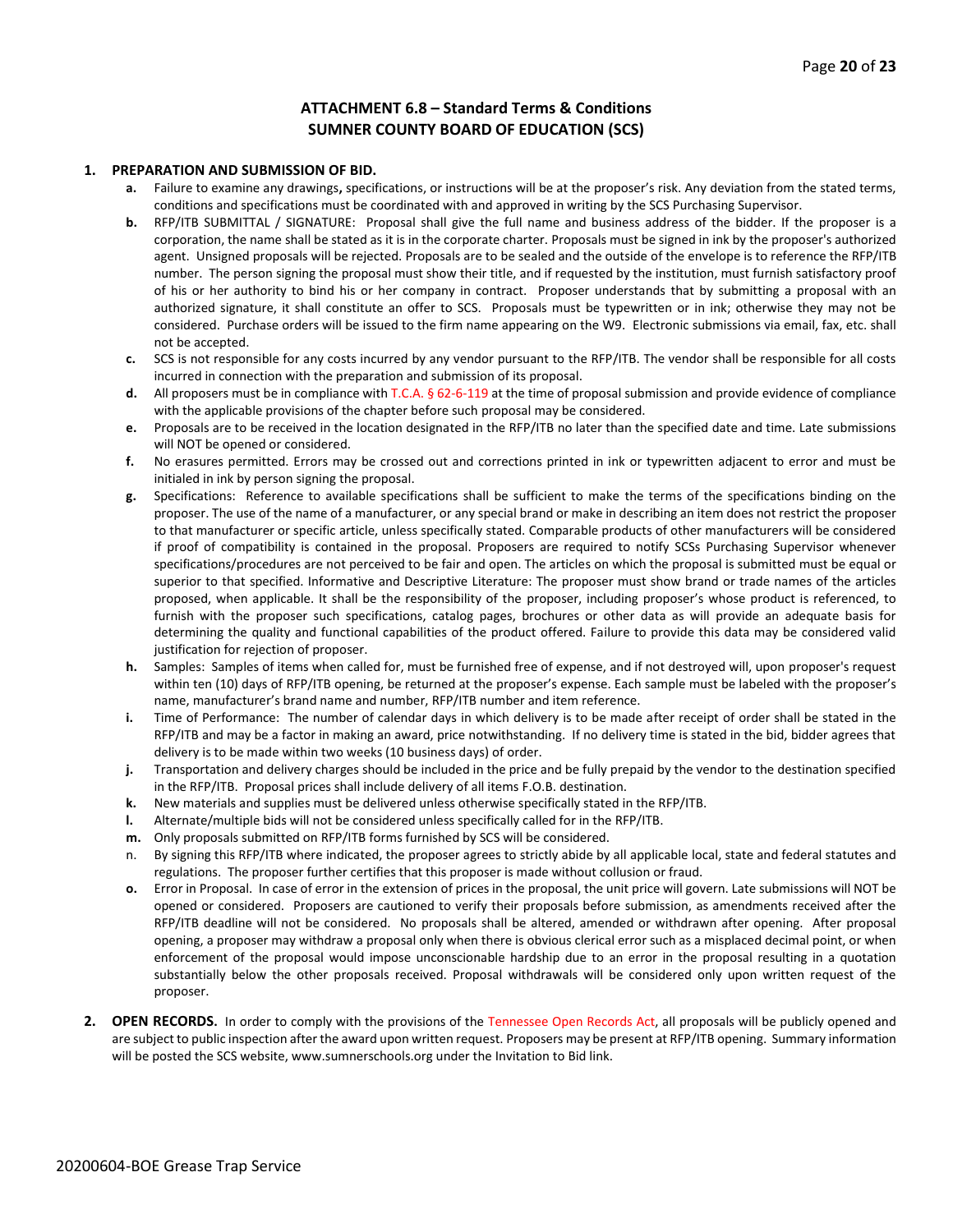- **3. ACCEPTANCE AND AWARD.** SCS reserves the right to reject any and all proposals and to waive any informality in proposals and, unless otherwise specified by the proposer to accept any item in the proposal. Action to reject all proposals shall be taken for unreasonably high prices, errors in the proposal documents, cessation of need, unavailability of funds, or any other reason approved by SCS.
	- a. Contracts and purchases will be made with the lowest, responsive, responsible, qualified proposer. The quality of the articles to be supplied, their conformity with the specifications, their suitability to the requirements of the Institution, cash discount offered, and the delivery terms will be taken into consideration.
	- b. Any deviation from these stated terms, specifications and conditions must be coordinated with and approved in writing by the Purchasing Supervisor.
	- c. Prices quoted on the response (if any) are to be considered firm and binding until the said equipment, supplies or services are in the possession of SCS.
	- d. SCS reserves the right to order more or less than the quantity listed in the proposal.
	- e. If a proposer fails to state a time within which a proposal must be accepted, it is understood and agreed that SCS shall have ninety (90) days to accept.
	- f. No purchase or contract is authorized or valid until the issuance of a SCS purchase order in accordance with SCS policy. No SCS employee is authorized to purchase equipment, supplies or services prior to the issuance of such a purchase order.
	- g. The contract may not be assigned without written SCS consent.
	- h. If the appropriate space is marked on the RFP/ITB, other Institutions (such as State, Local and/or Public Agencies) may purchase off the contract during the same period as SCS.
	- i. The awarded proposer will be required to post a performance and payment bond in the amount of 25% of the contract price if it exceeds \$100,000 as stated by T.C.A. §12-4-201.
	- j. If the project cost is in excess of \$25,000 a performance bond must be secured by the requesting part in an amount equal to the market improvement value.
	- k. By submission of this bid and signature thereof, the Bidder acknowledges compliance with the provisions of Public Chapter No. 587 / Senate Bill No. 2048 (Employee Background Check). The Bidder further agrees to submit a formal certification thereof prior to commencing work.
- **4. PAYMENT**. Payment terms must be specified in the proposal, including any discounts for early payment. Partial payments will not be approved unless justification for such payment can be shown. Terms will be NET 30 days. Payment will not be made until the conditions and specifications of the RFP/ITB are inspected and approved as conforming by persons appointed by SCS.
- **5. DEFAULT OF SELECTED VENDOR.** In case of vendor default, SCS may procure the articles or services from other sources and hold the defaulting vendor responsible for any resulting cost. If the awarded vendor violates any terms of their response, the contract, SCS policy or any law, they may be disqualified from proposing for a period of two years for minor violations or longer for major violations. Proposals from disqualified proposers will not be accepted during the period of disqualification.
- **6. INSPECTION OF PURCHASES.** Articles received which are not equivalent will not be accepted and will be picked up by the vendor or returned to vendor, shipping charges collect. SCS shall have a reasonable period in which to inspect and accept or reject materials without liability. If necessity requires SCS to use nonconforming materials, an appropriate reduction in payment may be made.
- **7. TAXES.** SCS is tax exempt; do not include taxes in quotation. Vendors making improvements or additions to or performing repair work on real property for SCS are liable for any applicable sales or use tax on tangible personal property used in connection with the contract or furnished to vendors by the state for use under the contract.
- **8. NONDISCRIMINATION.** SCS is an equal opportunity employer. SCS and bidder agree to comply with Titles VI and VII of the Civil Rights Act of 1964, Title IX of the Education Amendments of 1972, Section 504 of the Rehabilitation Act of 1973, Executive Order 11,246, the Americans with Disabilities Act of 1990, if applicable, and the related regulations to each. Each party assures that it will not discriminate against any individual including, but not limited to employees or applicants for employment and/or students, because of race, religion, creed, color, sex, age, disability, veteran status or national origin. In the event that any claims should arise with regards to violations of any such local, state or federal law, statues, rule or regulations, the vendor will indemnify and hold SCS harmless for any damages, including court costs or attorney fees, which might be incurred.
- **9. PROHIBITIONS/NO VENDOR CONTRACT FORM.** Acceptance of gifts from vendors is prohibited. T.C.A. §12-4-106. The contract documents for purchase under this RFP/ITB shall consist of the successful proposer's bid and SCSs purchase order. The proposer may request exceptions to terms and conditions and/or request SCS to accept other terms and conditions by means of subsequent documents such as invoices, warranty agreements, license agreements, etc. All subsequent documents shall be open to revision for impermissible language. SCS reserves the right to render the proposal unresponsive and subject the proposal to rejection if successful terms cannot be negotiated.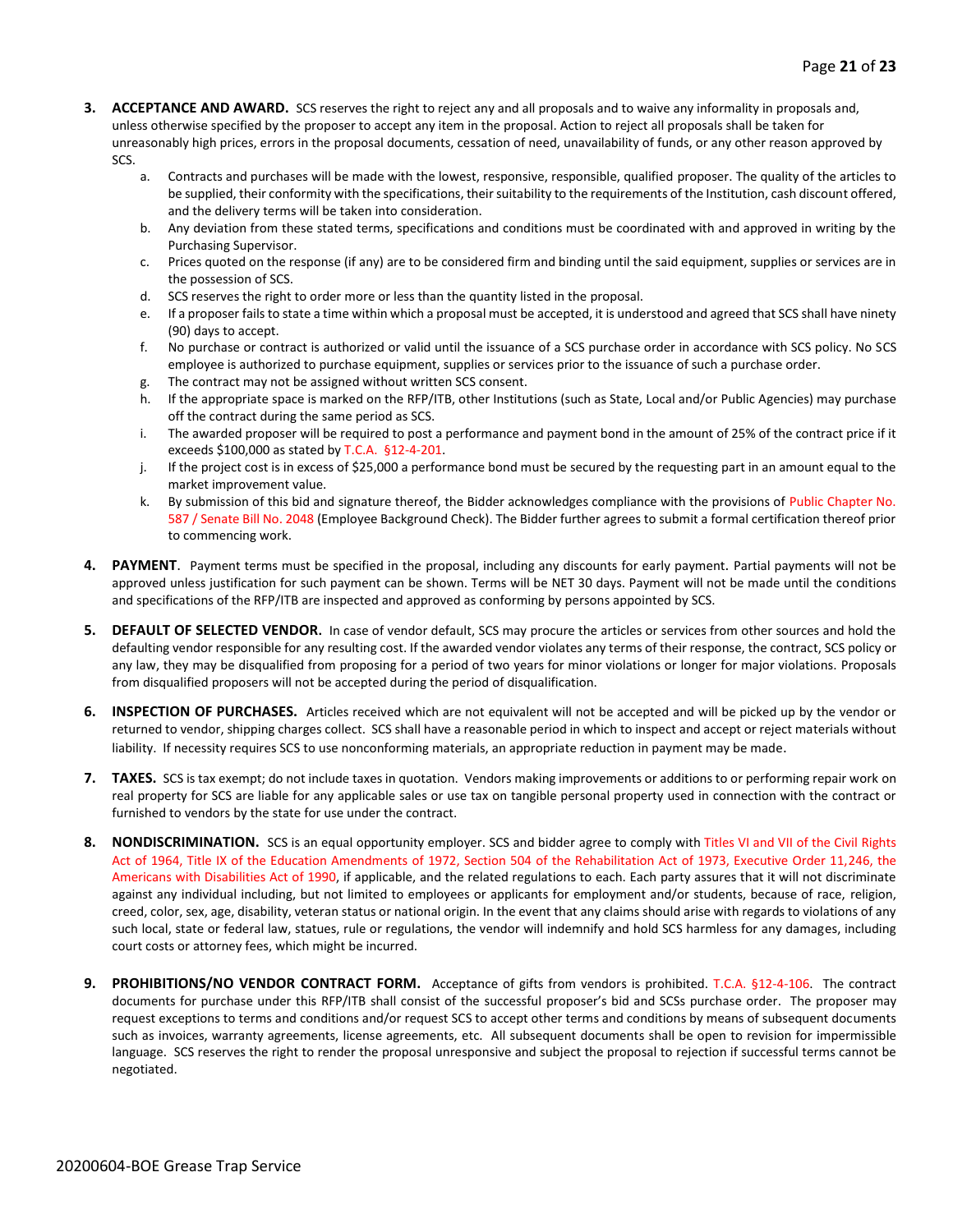- **10. PROHIBITION ON HIRING ILLEGAL IMMIGRANTS.** Tennessee Public Chapter No. 878 of 2006, T.C.A. §12-3-309, requires that Contractor attest in writing that Contractor will not knowingly utilize the services of illegal immigrants in the performance of this Contract and will not knowingly utilize the services of any subcontractor, if permitted under this Contract, who will utilize the services of illegal immigrants in the performance of this Contract. The attestation shall be made on the form, Attestation re Personnel Used in Contract Performance ("the Attestation"), which is attached and hereby incorporated by this reference.
- **11. SALES AND USE TAX.** Before the Purchase Order/Contract resulting from this RFP/ITB is signed, the apparent successful proposer must be registered with the Department of Revenue for the collection of Tennessee sales and use tax as required by T.C.A. §12-3-306.
- **12. ASSIGNMENT.** Neither the vendor nor SCS may assign this agreement without prior written consent of the other party.
- **13. LIABILITIES.** The vendor shall indemnify SCS against liability for any suits, actions or claims of any character arising from or relating to the performance under this agreement by the vendor or its subcontractors. SCS has no obligation for the payment of any judgement or the settlement of any claim made against the vendor or its subcontractors as a result of obligations under this contract.
- **14. APPLICABLE LAW.** Any contract shall be interpreted under the laws and statutes of the State of Tennessee. SCS does not enter into contracts which provide for mediation or arbitration. Any action arising from any contract made from this RFP/ITB shall be brought in the state courts in Sumner County, TN or in the United States Federal District Court for the Middle District of Tennessee.

Additionally, it is a violation of state statutes to purchase materials, supplies, services or any other item from a vendor that is a commissioner, official, employee or board member that has any financial or beneficial interest in such transaction, T.C.A. §12-4-101.

- **15. FUNDS**. The Proposer understands and accepts the non-appropriation of funds provision of SCS.
- **16. DATA PRIVACY AND SECURITY**. Personal Information (PI) includes but is not limited to that information protected by HIPAA, the HITECH Act, FERPA, or Gramm-Leach-Bliley) or such information which would allow a third party to gain access to the personal, medical or financial records of any of any party. Vendor represents and warrants that its collection, access, use, storage, disposal and disclosure of PI complies with all applicable federal and state privacy and data protection laws. Vendor represents and warrants that Vendor will maintain compliance with the SSAE 16 standard, and shall undertake any audits and risk assessments Vendor deems necessary to maintain compliance with SSAE16. If PI provided by SCS to Vendor is subject to FERPA. Vendor agrees that in its handling of FERPA data it will perform as a school official as that term is defined by FERPA regulations. Vendor acknowledges that its improper disclosure or redisclosure of PI covered by FERPA may, under certain circumstances, result in Vendor's exclusion from eligibility to contract with SCS for at least five (5) years. Vendor shall provide SCS with the name and contact information for an employee of Vendor who shall serve as SCS's primary security contact and shall be available to assist Customer twenty-four (24) hours per day, seven (7) days per week as a contact in resolving obligations associated with any security incident in which it is reasonably suspected that there has been a breach of information security. Vendor shall immediately mitigate or resolve any Security Incident, at Vendor's expense and in accordance with applicable privacy rights, laws, regulations and standards. Vendor shall reimburse SCS for actual costs incurred by SCS in responding to, and mitigating damages caused by, any Security Incident, including all costs of notice and/or remediation incurred under applicable law as a result of the Security Incident.
- **17. IRAN DIVESTMENT ACT.** By submission of this proposal, each proposer and each person signing on behalf of any proposer certified, and in the case of a joint proposal, each party thereto certifies as to its own organization, under penalty of perjury, that to the best of its knowledge and belief that each proposer is not on the list created pursuant to T.C.A. §12-12-106.
- **18. COMPLIANCE WITH CONDUCT STANDARDS**. Contractors shall be fully responsible for the conduct of its employees, subcontractors, representatives and agents. Loud or offensive music, language or behavior is unacceptable. Tobacco use of any type and vaping is prohibited on SCS property. Contact or interaction with staff or students is not allowed excepted between designated representatives of SCS and Contractor.